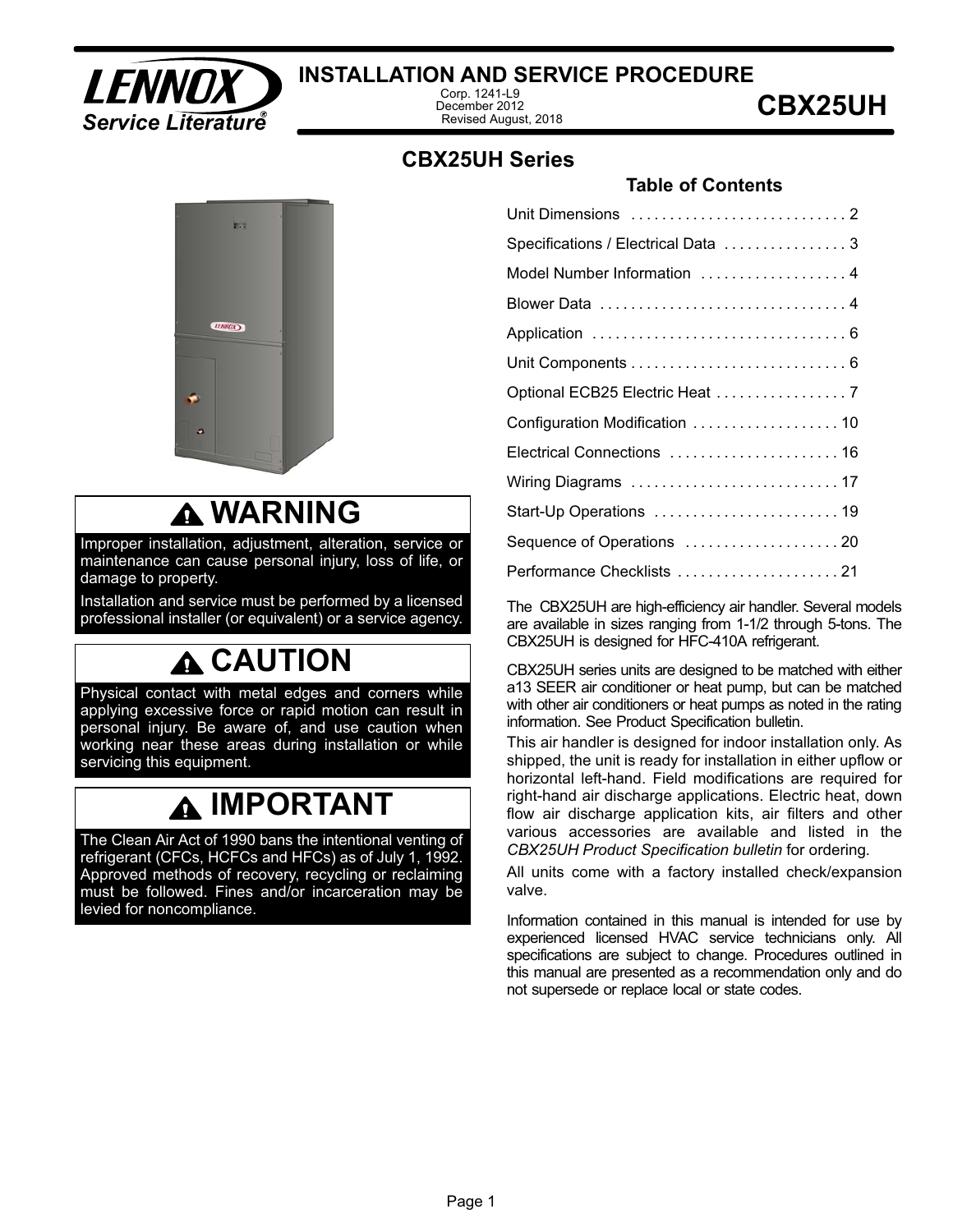#### <span id="page-1-0"></span>**Specification and Electrical Data Unit Dimensions - inches (mm)**



| <b>Dimension</b> |       | $-018$     |     | $-024$     |      | $-030$     |      | $-036$     |      | $-042$     |      |            | $-048/ -060$ |
|------------------|-------|------------|-----|------------|------|------------|------|------------|------|------------|------|------------|--------------|
|                  |       | inches     | mm  | inches     | mm   | inches     | mm   | inches     | mm   | inches     | mm   | inches     | mm           |
| A                |       | 38         | 965 | $40 - 1/2$ | 1029 | 43         | 1092 | 48         | 1219 | 48         | 1219 | $52 - 1/2$ | 1334         |
| в                |       | 15         | 381 | $18 - 1/2$ | 470  | $18 - 1/2$ | 470  | $21 - 7/8$ | 556  | $21 - 7/8$ | 556  | $21 - 7/8$ | 556          |
| C                |       | 22         | 559 | 22         | 559  | 22         | 559  | 22         | 559  | 26         | 660  | 26         | 660          |
| D                |       | 6          | 152 | 6          | 152  | 6          | 152  | $12 - 1/4$ | 311  | $6 - 1/4$  | 159  | $6 - 3/8$  | 162          |
| Е                |       | 11         | 279 | 14         | 357  | 16         | 406  | $18 - 7/8$ | 479  | $17 - 7/8$ | 454  | $15 - 1/4$ | 387          |
| F                |       | $3 - 5/8$  | 92  | $5 - 1/2$  | 140  | $5 - 1/2$  | 140  | $5 - 3/4$  | 146  | $3 - 1/4$  | 83   | $3 - 1/4$  | 83           |
| G                |       | 10         | 254 | $13 - 1/2$ | 343  | $13 - 1/2$ | 343  | $16 - 7/8$ | 429  | $16 - 7/8$ | 429  | $16 - 7/8$ | 429          |
| н                |       | $17 - 3/4$ | 451 | $17 - 3/4$ | 451  | $17 - 3/4$ | 451  | $17 - 3/4$ | 451  | $21 - 3/4$ | 552  | $21 - 3/4$ | 552          |
| J                |       | $3 - 5/8$  | 92  | $5 - 1/2$  | 140  | $5 - 1/2$  | 140  | $5 - 3/4$  | 146  | $4 - 5/8$  | 117  | $6 - 3/8$  | 162          |
| Supply Air       | Depth | 17         | 432 | 17         | 432  | 17         | 432  | 17         | 432  | 21         | 533  | 21         | 533          |
| Opening          | Width | 13         | 330 | $16 - 1/2$ | 419  | $16 - 1/2$ | 419  | $19 - 7/8$ | 505  | $19 - 7/8$ | 505  | $19 - 7/8$ | 505          |
| ∣Return Airİ     | Depth | $20 - 3/4$ | 527 | $20 - 3/4$ | 527  | $20 - 3/4$ | 527  | $20 - 3/4$ | 527  | $24 - 3/4$ | 629  | $24 - 3/4$ | 629          |
| Opening          | Width | $12 - 1/2$ | 318 | 16         | 406  | 16         | 406  | $19 - 3/8$ | 492  | $19 - 3/8$ | 492  | $19 - 3/8$ | 492          |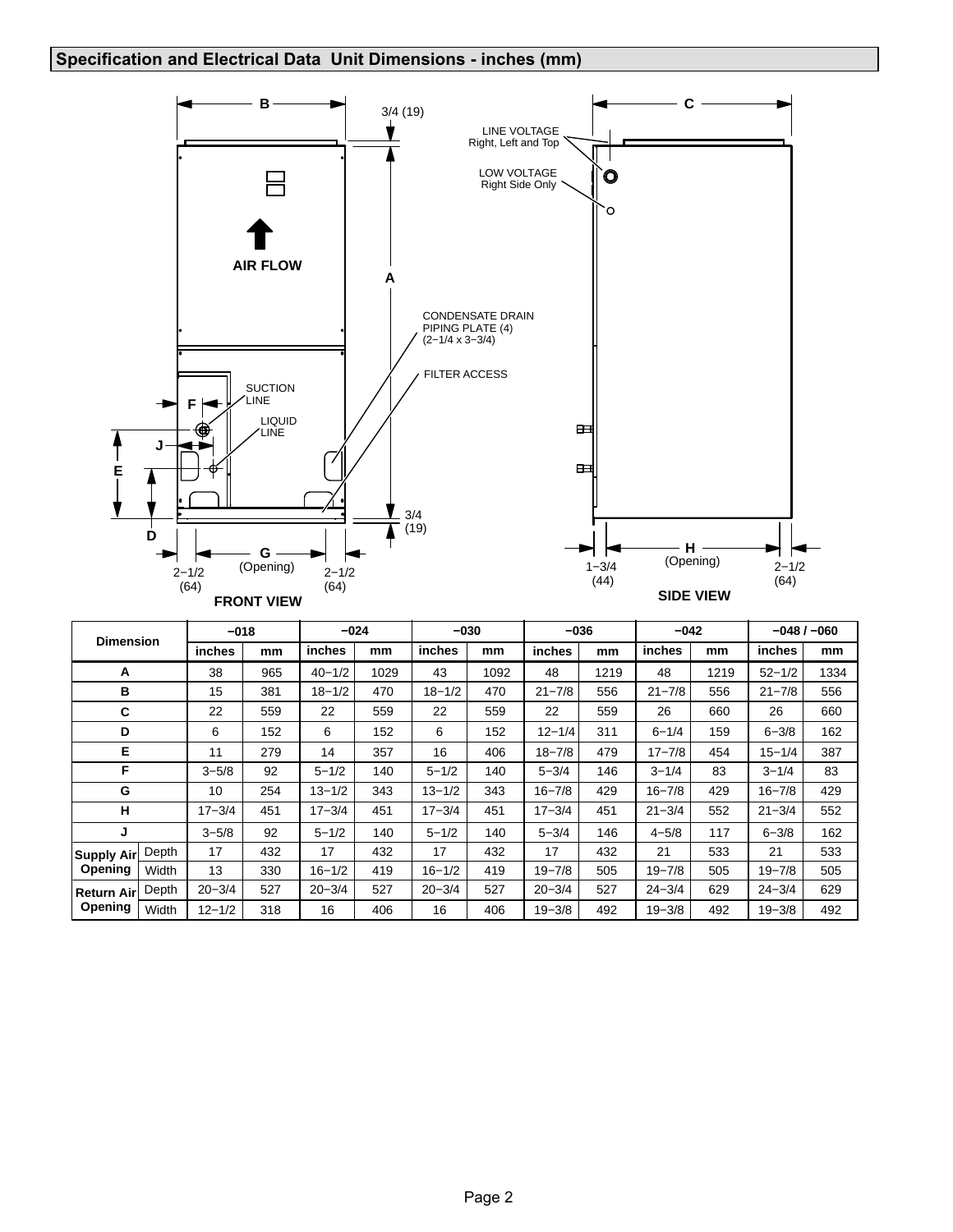#### <span id="page-2-0"></span>**Specification and Electrical Data**

| <b>SPECIFICATION</b>                                     |                                                   |                         |                         |                         |                         |
|----------------------------------------------------------|---------------------------------------------------|-------------------------|-------------------------|-------------------------|-------------------------|
| General<br>Data                                          | <b>Model Number</b>                               | <b>CBX25UH-018</b>      | <b>CBX25UH-024</b>      | <b>CBX25UH-030</b>      | <b>CBX25UH-036</b>      |
|                                                          | <b>Nominal tonnage</b>                            | 1.5                     | 2                       | 2.5                     | 3                       |
| <b>Connections</b>                                       | Suction/Vapor line (o.d.) - in. sweat             | 3/4                     | 3/4                     | 3/4                     | 7/8                     |
|                                                          | Liquid line (o.d.) - in. sweat                    | 3/8                     | 3/8                     | 3/8                     | 3/8                     |
|                                                          | Condensate - in. fpt                              | $(2)$ 3/4               | $(2)$ 3/4               | $(2)$ 3/4               | $(2)$ 3/4               |
| Indoor<br>Coil                                           | Net face area - ft. <sup>2</sup>                  | 3.11                    | 3.56                    | 4.00                    | 4.89                    |
|                                                          | Tube outside diameter - in.                       | 3/8                     | 3/8                     | 3/8                     | 3/8                     |
|                                                          | <b>Number of rows</b>                             | 3                       | 3                       | 3                       | 3                       |
|                                                          | Fins per inch                                     | 14                      | 14                      | 14                      | 14                      |
| <b>Blower</b>                                            | Wheel nominal diameter x width - in.              | $9 \times 6$            | $9 \times 6$            | $10 \times 8$           | $9 \times 10$           |
|                                                          | Blower motor output - hp                          | 1/5                     | 1/3                     | 1/3                     | 1/2                     |
| $1$ Filters                                              | Size of filter - in.                              | $12 \times 20 \times 1$ | $15 \times 20 \times 1$ | $15 \times 20 \times 1$ | $18 \times 20 \times 1$ |
|                                                          | Shipping Data -1 package - lbs.                   | 105                     | 123                     | 126                     | 161                     |
| <b>ELECTRICAL DATA</b>                                   |                                                   |                         |                         |                         |                         |
|                                                          | Voltage - 1 phase (60 hz)                         | 208/240V                | 208/240V                | 208/240V                | 208/240V                |
| <sup>2</sup> Maximum over-current protection (unit only) |                                                   | 15                      | 15                      | 15                      | 15                      |
|                                                          | <sup>3</sup> Minimum circuit ampacity (unit only) | 1.4                     | 2.0                     | 2.4                     | 2.9                     |
|                                                          | <b>Blower Motor Full Load Amps</b>                | 1.1                     | 1.6                     | 1.9                     | 2.3                     |

| <b>SPECIFICATIONS</b>           |                                                         |                         |                         |                         |
|---------------------------------|---------------------------------------------------------|-------------------------|-------------------------|-------------------------|
| General<br>Data                 | <b>Model Number</b>                                     | <b>CBX25UH-042</b>      | <b>CBX25UH-048</b>      | <b>CBX25UH-060</b>      |
|                                 | Nominal tonnage                                         | 3.5                     | 4                       | 5                       |
| <b>Connections</b>              | Suction/Vapor line (o.d.) - in. sweat                   | 7/8                     | 7/8                     | 7/8                     |
|                                 | Liquid line (o.d.) - in. sweat                          | 3/8                     | 3/8                     | 3/8                     |
|                                 | Condensate - in. fpt                                    | $(2)$ 3/4               | $(2)$ 3/4               | $(2)$ 3/4               |
| Indoor<br>Coil                  | Net face area - ft. <sup>2</sup>                        | 5.83                    | 7.00                    | 7.00                    |
|                                 | Tube outside diameter - in.                             | 3/8                     | 3/8                     | 3/8                     |
|                                 | <b>Number of rows</b>                                   | 3                       | 3                       | 3                       |
|                                 | Fins per inch                                           | 14                      | 14                      | 14                      |
| <b>Blower</b>                   | Wheel nominal diameter x width - in.                    | $12 \times 8$           | $11 \times 9$           | $12 \times 9$           |
|                                 | Blower motor output - hp                                | 1/3                     | 1/2                     | 1/2                     |
| <sup>1</sup> Filters            | Size of filter - in.                                    | $18 \times 24 \times 1$ | $18 \times 24 \times 1$ | $18 \times 24 \times 1$ |
|                                 | Shipping Data -1 package - Ibs.                         | 163                     | 186                     | 186                     |
|                                 |                                                         |                         |                         |                         |
|                                 | Voltage - 1 phase (60 hz)                               | 208/240V                | 208/240V                | 208/240V                |
|                                 | <sup>2</sup> Maximum overcurrent protection (unit only) | 15                      | 15                      | 15                      |
|                                 | <sup>3</sup> Minimum circuit ampacity (unit only)       | 2.4                     | 4.9                     | 4.9                     |
|                                 | <b>Blower Motor Full Load Amps</b>                      | 1.9                     | 3.9                     | 3.9                     |
| <sup>1</sup> Disposable filter. |                                                         |                         |                         |                         |

<sup>1</sup> Disposable filter.<br><sup>2</sup> HACR type circuit breaker or fuse.<br><sup>3</sup> Refer to National or Canadian Electrical Code manual to determine wire, fuse and disconnect size requirements. Use wires suitable for at least 167°F.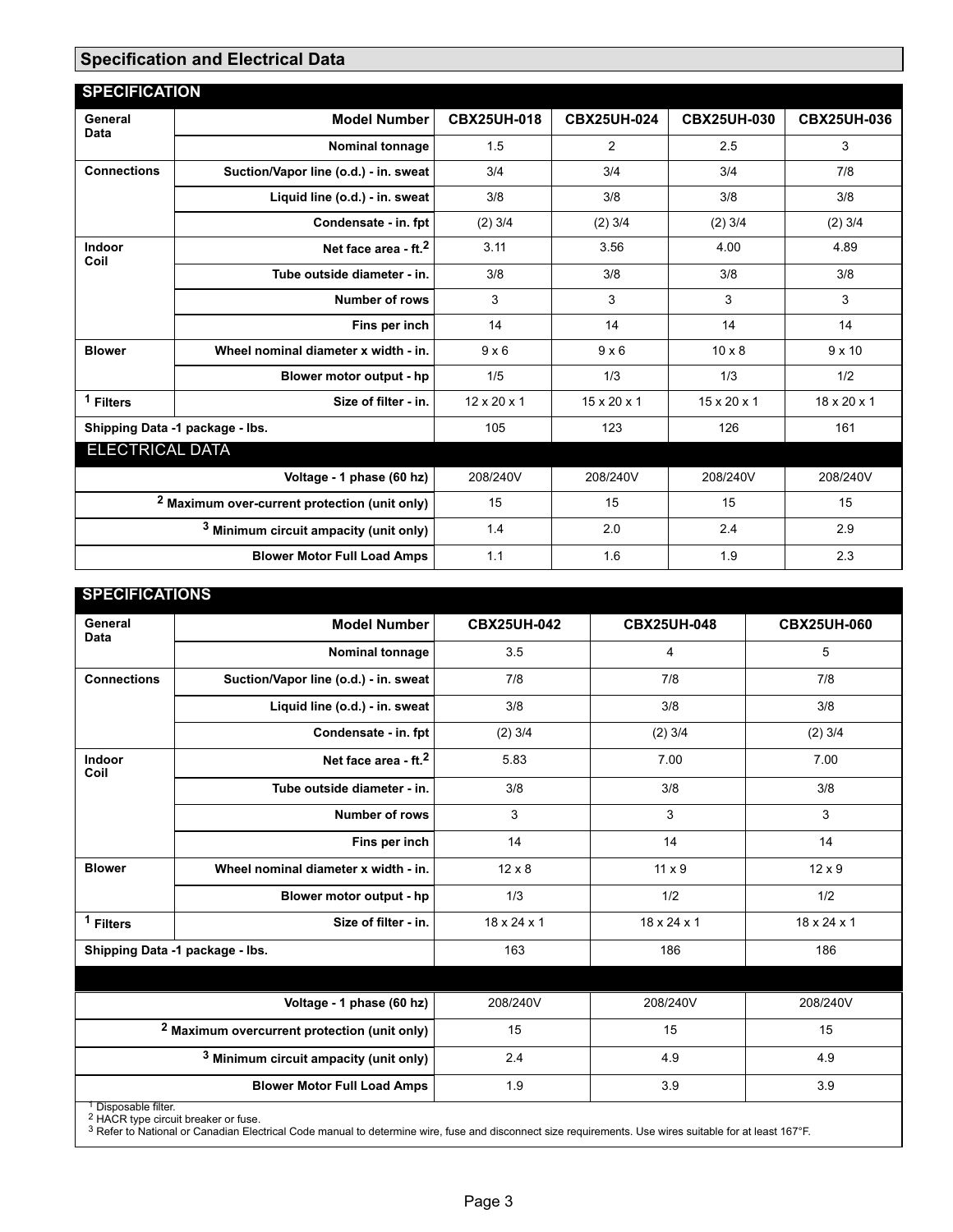<span id="page-3-0"></span>

**Blower Data** 

The cooling blower speed is factory configured to provide correct airflow for an outdoor unit that matches the cooling capacity rating of the air handler.

#### **CHANGE BLOWER SPEED**

If the outdoor unit is smaller than the maximum cooling capacity rating for the air handler, the cooling blower speed may need to be changed. Refer to blower performance chart, table [1](#page-4-0) on page [5](#page-4-0). Use figure 1 on page 4 as a illustrated guide to the following procedure:

- 1. Disconnect all power supplies.
- 2. Remove the air handler access panel.
- 3. A blower relay harness is used to connect blower relay terminals **2** and **5**. The third connector is mated to the **BLUE (MED)** wire.
- 4. Disconnect the **BLUE (MED)** wire connection.

5. Determine the required blower speed and connect either the blower lead **RED (LO)** or **BLACK (HI)** to the blower relay harness.

*NOTE — Reuse the factory-installed plastic cap on the connector that is not used.*

- 6. Replace all panels.
- 7. Reconnect power.

# **A** CAUTION

Electrostatic discharge can affect electronic components. Take precautions during unit installation and service to protect the unit's electronic controls. Precautions will help to avoid control exposure to electrostatic discharge by putting the unit, the control and the technician at the same electrostatic potential. Neutralize electrostatic charge by touching hand and all tools on an unpainted unit surface before performing any service procedure.



**Figure 1. Changing Blower Speed**

*NOTE — Refer to wiring diagram located on the unit access panel (or figure 1 above) and blower performance (table [1](#page-4-0)).* -

- All air data measured external to unit with 1 inch non-pleated air filter in place. -
- All factory settings are medium speed except the -48 which is set to low speed from the factory. -
- All data given while air handler is operating with a dry DX coil.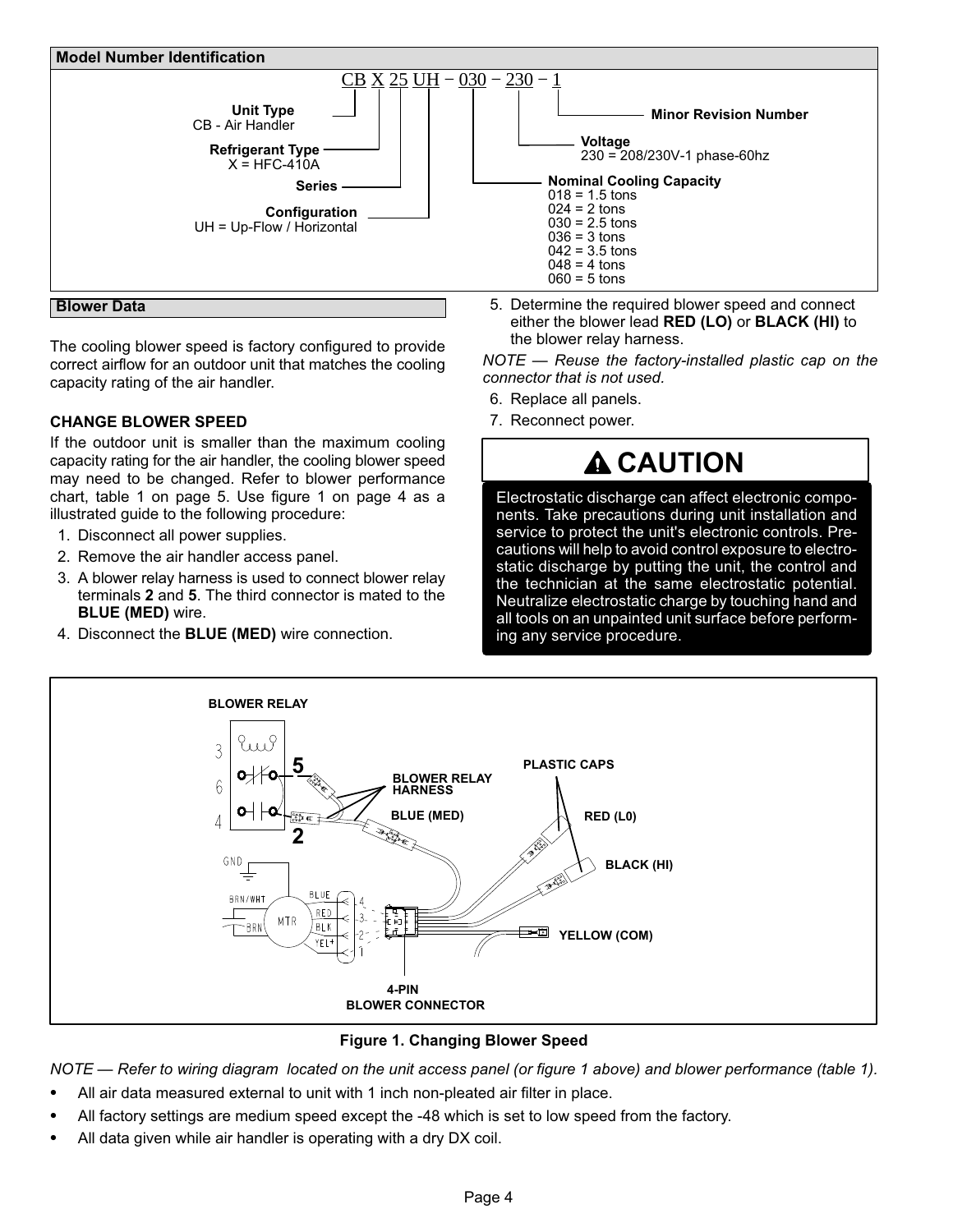| Table 1. Specification and Electrical Data Blower Performance (3-Speed PSC) - 240V (CFM @ ESP. - in. W. C.) |  |  |
|-------------------------------------------------------------------------------------------------------------|--|--|
|-------------------------------------------------------------------------------------------------------------|--|--|

<span id="page-4-0"></span>

| Air Handler<br>Model | <b>Blower Speed</b> | $.10"$ WC | .20" WC | .30" WC | ◡<br>.40" WC | .50" WC |
|----------------------|---------------------|-----------|---------|---------|--------------|---------|
| 18                   | Low (Red)           | 510       | 495     | 475     | 420          | 325     |
|                      | Med (Blue)          | 670       | 650     | 630     | 595          | 505     |
|                      | High (Black)        | 905       | 865     | 820     | 770          | 705     |
| 24                   | Low (Red)           | 630       | 625     | 615     | 610          | 580     |
|                      | Med (Blue)          | 885       | 875     | 850     | 820          | 780     |
|                      | High (Black)        | 1130      | 1100    | 1070    | 1010         | 950     |
| 30                   | Low (Red)           | 900       | 865     | 830     | 780          | 740     |
|                      | Med (Blue)          | 1075      | 1060    | 1030    | 985          | 940     |
|                      | High (Black)        | 1240      | 1210    | 1170    | 1135         | 1085    |
| 36                   | Low (Red)           | 1160      | 1140    | 1115    | 1085         | 990     |
|                      | Med (Blue)          | 1500      | 1445    | 1385    | 1300         | 1200    |
|                      | High (Black)        | 1660      | 1575    | 1495    | 1405         | 1390    |
| 42                   | Low (Red)           | 1325      | 1315    | 1300    | 1275         | 1225    |
|                      | Med (Blue)          | 1490      | 1465    | 1440    | 1395         | 1315    |
|                      | High (Black)        | 1820      | 1770    | 1690    | 1600         | 1500    |
| 48                   | Low (Red)           | 1775      | 1710    | 1645    | 1565         | 1470    |
|                      | Med (Blue)          | 1995      | 1895    | 1800    | 1685         | 1560    |
|                      | High (Black)        | 2070      | 1970    | 1850    | 1719         | 1595    |
| 60                   | Low (Red)           | 1675      | 1630    | 1580    | 1520         | 1450    |
|                      | Med (Blue)          | 1965      | 1925    | 1875    | 1800         | 1695    |
|                      | High (Black)        | 2140      | 2085    | 2000    | 1895         | 1795    |

*NOTE — Refer to wiring diagram located on the unit access panel and blower performance (table 1).* -

- All air data measured external to unit with 1 inch non-pleated air filter in place.
- $\bullet$  All factory settings are medium speed except the -48 which is set to low speed from the factory.
- All data given while air handler is operating with a dry DX coil.
- Blower Performance (CFM vs. ESP inches H2O) -
- Cooling speeds should not be reduced below factory setting.
- $\bullet$  Units with electric heat approved at 0.5" maximum and medium blower speed minimum.



**Figure 2. Unit Parts Arrangement**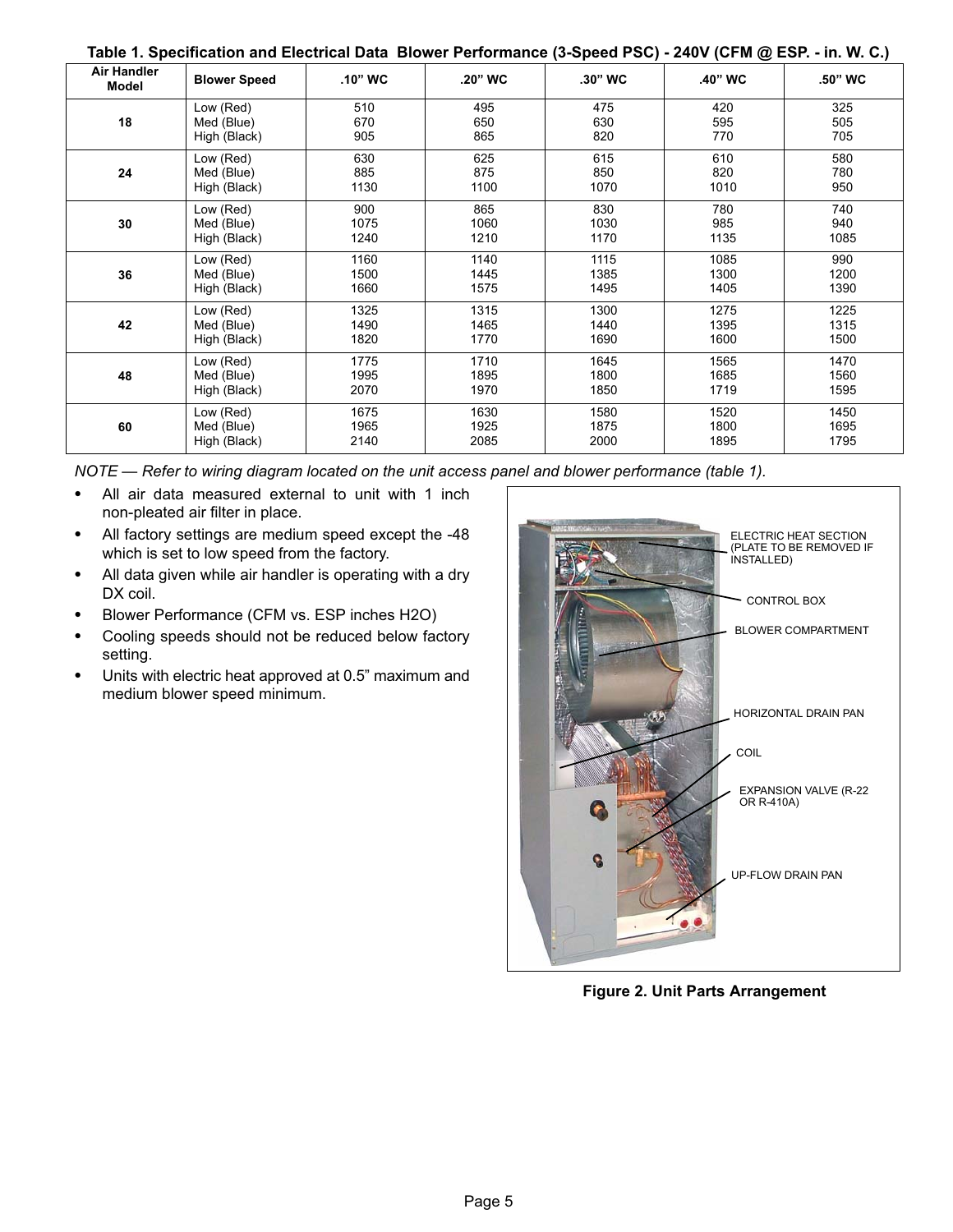#### <span id="page-5-0"></span>**Application**

All major blower coil components must be matched according to Lennox recommendations for the unit to be covered under warranty. Refer to the Product Specification bulletin for approved system matchups. A misapplied system will cause erratic operation and can result in early unit failure. The units come with factory installed check and expansion valve for all applications. The TXV valve has been installed internally for a cleaner installation and is accessible if required.

#### **Unit Components**

#### **CONTROL BOX**

The CBX25UH control box is located above the blower section shown in figure [2.](#page-4-0) Line voltage and electric heat connections are made in the control box. Optional electric heat fits through an opening located in the center of the control box. When electric heat is not used, cover plates cover the opening. The electric heat control arrangement is detailed in the electric heat section of this manual.

#### **TRANSFORMER**

All CBX25UH series units use a single line voltage to 24VAC transformer mounted in the control box. The transformer supplies power to the control circuits in the indoor and outdoor unit. Transformers are rated at 40VA. 208/240VAC single phase transformers use two primary voltage taps as shown in figure 3.





#### **BLOWER RELAY**

All CBX25UH units use a double-pole single-throw (DPST) switch relay to energize the blower motor. The relay coil is energized by blower demand from indoor thermostat. When the coil is energized, a set of normally open (N.O.) contacts closes to energize the blower motor on cooling speed. When de-energized, a set of normally closed (N.C.) contacts allows the electric heat relay to energize the blower on heating speed (refer to unit wiring diagram).

#### **TIME DELAY RELAY**

Blower time delay operation:

1. When cooling demand is initiated, there is a 1 second motor-on delay.

- 2. After the motor-on delay expires, motor ramps up to 100% and runs at 100% until cooling demand is satisfied.
- 3. Once demand is met, motor runs at 100% for 45 seconds.
- 4. Motor ramps down to stop.



**Figure 4. Blower Time Delay**

#### **BLOWER MOTOR (B3)**

CBX25UH units use single-phase direct drive blower motors with a run capacitor. Figure 5 shows the parts arrangement. All motors have three speed taps. Typically, the high speed tap is energized during normal operation.

All units are factory wired for heat pump and cooling applications with or without electric heat. The unit wiring diagrams will provide factory set blower speeds.



**Figure 5. Blower Assembly**

#### **BLOWER MOTOR CAPACITOR**

All CBX25UH series units use single-phase direct drive motors with a run capacitor. The run capacitor is mounted on the blower housing. See figure 5. Capacitor ratings are shown on side of capacitor and indoor blower motor nameplate.

#### **COIL**

CBX25UH units have dual slab coils arranged in an **A** configuration. Each coil has two or three rows of copper tubes fitted with ripple-edged aluminum fins. An expansion valve, feeds multiple parallel circuits through the coils. The coil is designed to easily slide out of the unit cabinet.

#### **PLASTIC DRAIN PANS**

Drain pans are provided and installed on the CBX25UH, The drain pans are made from fiberglass filled plastic.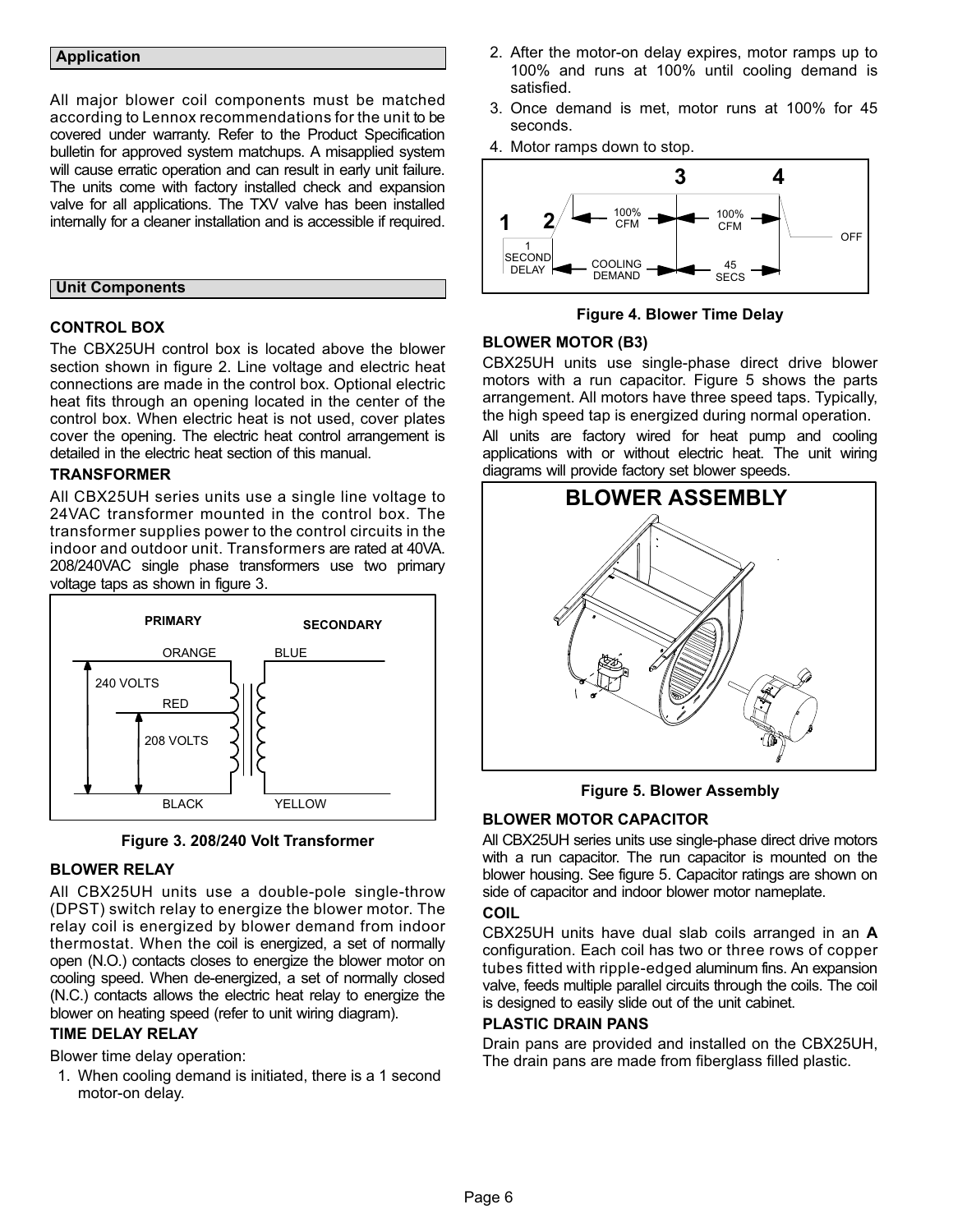#### <span id="page-6-0"></span>**Optional ECB25 Electric Heat**

The electric heat sections provide field installed electric heat for air handler units.

Table 2 shows the available heat sections. Refer to the Product Specifications for heat section applications.

| <b>Termination Type</b>    | <b>Part Number</b> | Catalog<br><b>Number</b> |
|----------------------------|--------------------|--------------------------|
| 2.5kW with stripped wires  | 0668142-10         | 89W42                    |
| 5 kW with terminal block   | 0668142-02         | 89W43                    |
| 5 kW with breaker          | 0668142-03         | 89W44                    |
| 7.5 kW with breaker        | 0668142-04         | 89W45                    |
| 7.5 kW with terminal block | 0668142-05         | 89W46                    |
| 10 kW with terminal block  | 0668142-06         | 89W47                    |
| 10 kW with breaker         | 0668142-07         | 89W48                    |
| 12.5 kW with breaker       | 0668142-11         | 89W49                    |
| 15 kW with breaker         | 0668142-08         | 89W50                    |
| 20 kW with breaker         | 0668142-09         | 89W51                    |

#### **Table 2. Electric Heat Sections**

#### **HEAT SECTION INSTALLATION**

Be sure to disconnect all power to the unit while you install and service this equipment. Use proper tools and protective equipment during installation and service.

Before installing the unit, check information on the unit rating plate to ensure that the unit meets the job specification, proper electrical power is available, and that proper duct clearances are maintained.

### **CAUTION**

Physical contact with metal edges and corners while applying excessive force or rapid motion can result in personal injury. Be aware of, and use caution when working near these areas during installation or while servicing this equipment.

### **WARNING**

Before installing or servicing unit, be sure ALL power to the unit is OFF. More than one disconnect switch may be present. *Electrical shock can cause personal injury or death!*

*NOTE - If installing heat sections at the same time as the air handler unit, install the electric heat section in the air handler unit before setting the air handler unit and attaching the plenum.*

- 1. Shut off all power to the air handler unit. More than one disconnect may be required.
- 2. Remove air handler access panel and keep the 6 screws to reattach access panel after installing heat elements.
- 3. Disconnect any existing field supply wires and pull them out of the air handler. Disconnect and remove wiring harness and fastener (see figure 6). If not removed, these items will prevent the heat section's base from resting properly in the compartment.

4. Remove the no-heat seal plate in the air handler frame. See figure 6.



**Figure 6. Prepare to Install Heat Element**

- 5. Slide the electric heat section into the air handler. Be careful that the heating elements do not rub against the sheet metal opening when they slide into the air handler. The side opposite the side with the mounting holes should slip behind the offset. The mounting holes should then line up with holes in the air handler control box.
- 6. Secure the electric heater assembly into place with the screws that were removed from the heat element panel. Install two field-provided #8 SDST screws in the front of the electric heater assembly (see figure 7).



**Figure 7. Installing the Heat Element Assembly**

7. The air handler access panels have knockouts over the circuit breaker opening. Knock out both plates to accommodate the circuit breaker levers. If installing a heat element assembly with circuit breakers, remove the knockouts but do not install the access panel until all electrical connections have been completed.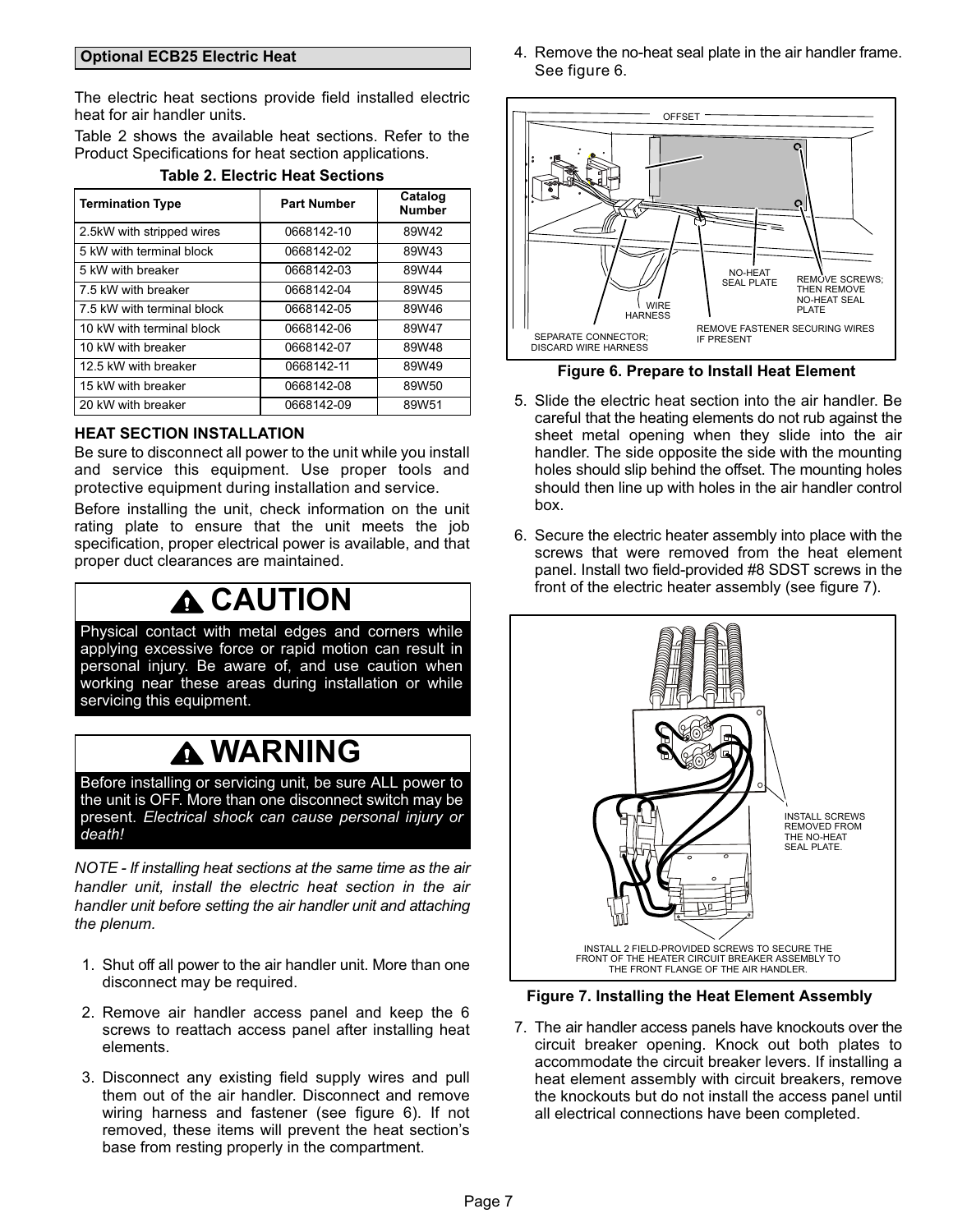<span id="page-7-0"></span>**IMPORTANT** - To remove knockouts, knock them out in the same direction the punch did. Always start with the smallest knockout and work outward to the knockout for the appropriately-sized hole.

# **A WARNING**

Foil face insulation must be cut to eliminate the possibility for any frayed foil to coming in contact with any main or low voltage connections. Insulation must be kept a minimum of 1/2" away from any electrical connection.

#### **CHANGING CIRCUIT BREAKER ORIENTATION**

The air handler comes from the factory setup for horizontal left-hand discharge which will require no change in the circuit breaker orientation. However, if the air handler is installed in a horizontal right-hand discharge position, the breaker will need to be rotated 180º so that the **UP** position of the breaker is the **ON** position. The circuit breaker orientation change is required by UL 1995, Article 26.18 (25 September 2005).

1. The factory default configuration for the two circuit breakers is horizontal left-hand discharge which will require no change (see figure 9). To change the applicable circuit breakers orientation for right-hand discharge, proceed to step 2.

2. Locate the one clip which is located on the right side (see arrow) of each breaker (see figure 8). The clip secures the circuit breaker to the mounting bracket. Pull the clip to release the breaker from the mounting bracket.



**Figure 8. Circuit Breaker Clip**



**Figure 9. Circuit Breaker Orientation**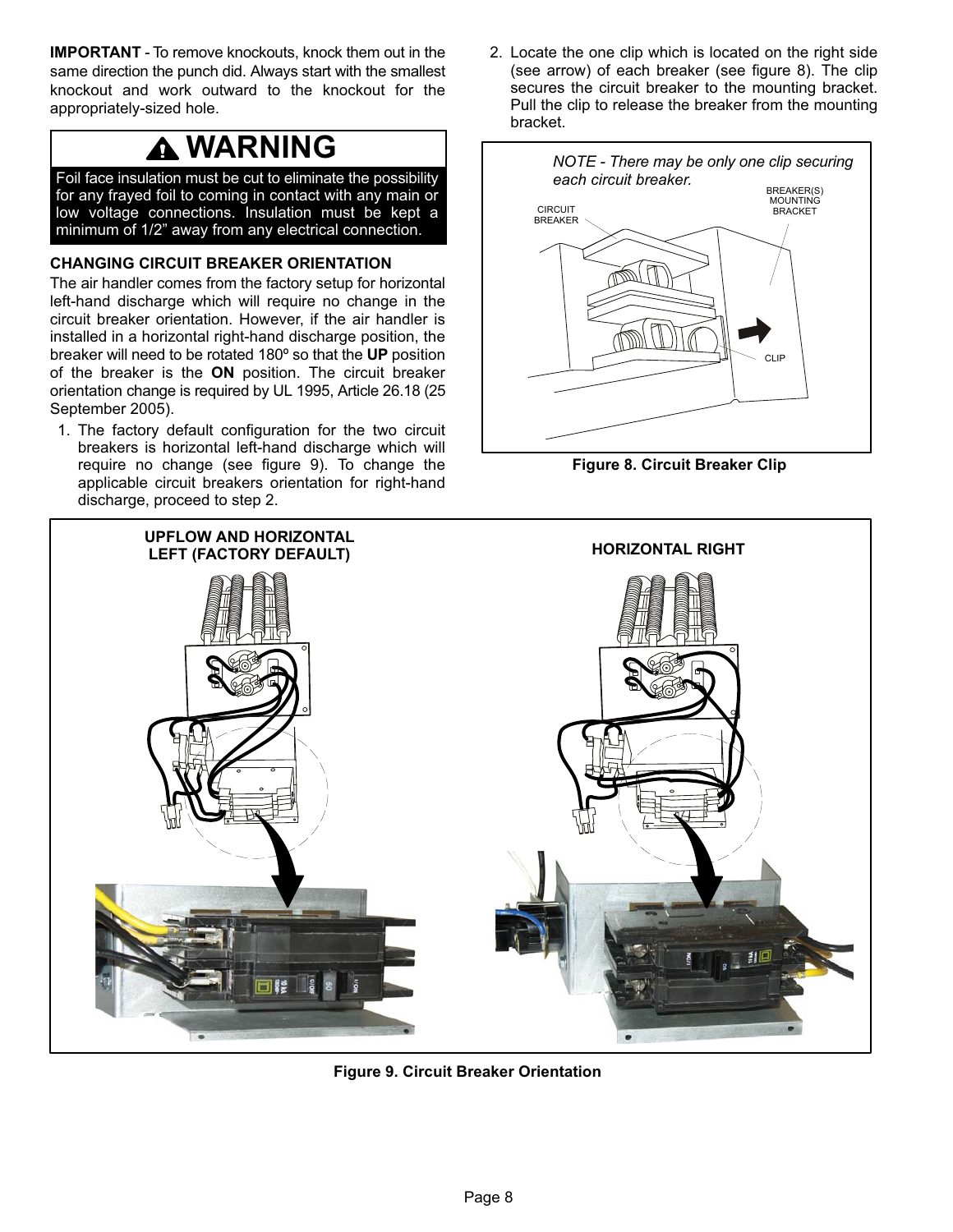- 3. Flip the breaker so that the wires attached to the circuit breakers terminals are on the left side (see figure [9](#page-7-0)).
- 4. Use the black clip to reattach the circuit breaker to the mounting bracket.



**Figure 10. Circuit Breaker Knockouts**

### **BREAKER ELECTRICAL CONNECTIONS**



### **WARNING** USE COPPER CONDUCTORS ONLY.

*NOTE - Refer to the nameplate on the air handler unit for minimum circuit ampacity and maximum overcurrent protection size.* 

The air handler units are provided with openings to be used with 1-1/2 inch trade size (1-31/32 inch diameter) conduit.

If you want a single point power supply, refer to the nameplate on the single point power supply accessory for minimum circuit ampacity and maximum overcurrent protection size. Select the proper supply circuit conductors in accordance with tables 310-16 and 310-17 in the National Electric Code, ANSI/NFPA No. 70 or tables 1 through 4 in the Canadian Electric Code, Part I, CSA Standard C22.1.

Refer to figure [31](#page-17-0) for typical low voltage field wiring for air handler/condensing unit and heat pump applications. Figure [32](#page-18-0) is a diagram of the air handler connections and the heater elements high-voltage wiring.

- 1. Make wiring connections as follows
	- **Heaters equipped with circuit breakers**—Connect field power supply wiring to circuit breaker(s). Figure 11 shows **L1**, **L2** and ground **GND** connections for a 2-breaker configuration.



**Figure 11. Field Power Supply Wiring**

**Heaters equipped with terminal blocks**—Connect field power supply wiring to terminal block(s).Figure 12 shows L1, L2 and ground (GND) connection for a terminal block configuration.



**Figure 12. Terminal Block Connections**

- 2. Remove the interface harness from the air handler unit and connect the 6-pin connector on the heater assembly to the mating connector on the air handler unit.
- 3. For applications using a two‐stage room thermostat and/or an outdoor thermostat, connect wiring as shown in figure [31](#page-17-0).

#### **CIRCUIT BREAKER COVER INSTALLATION**

- 1. Remove any installed patch plates still present .
- 2. Remove paper covering adhesive back around backside perimeter of circuit breaker cover (figure [13\)](#page-9-0).
- 3. Position the breaker cover over the air handler circuit breaker opening (figure [14\)](#page-9-0).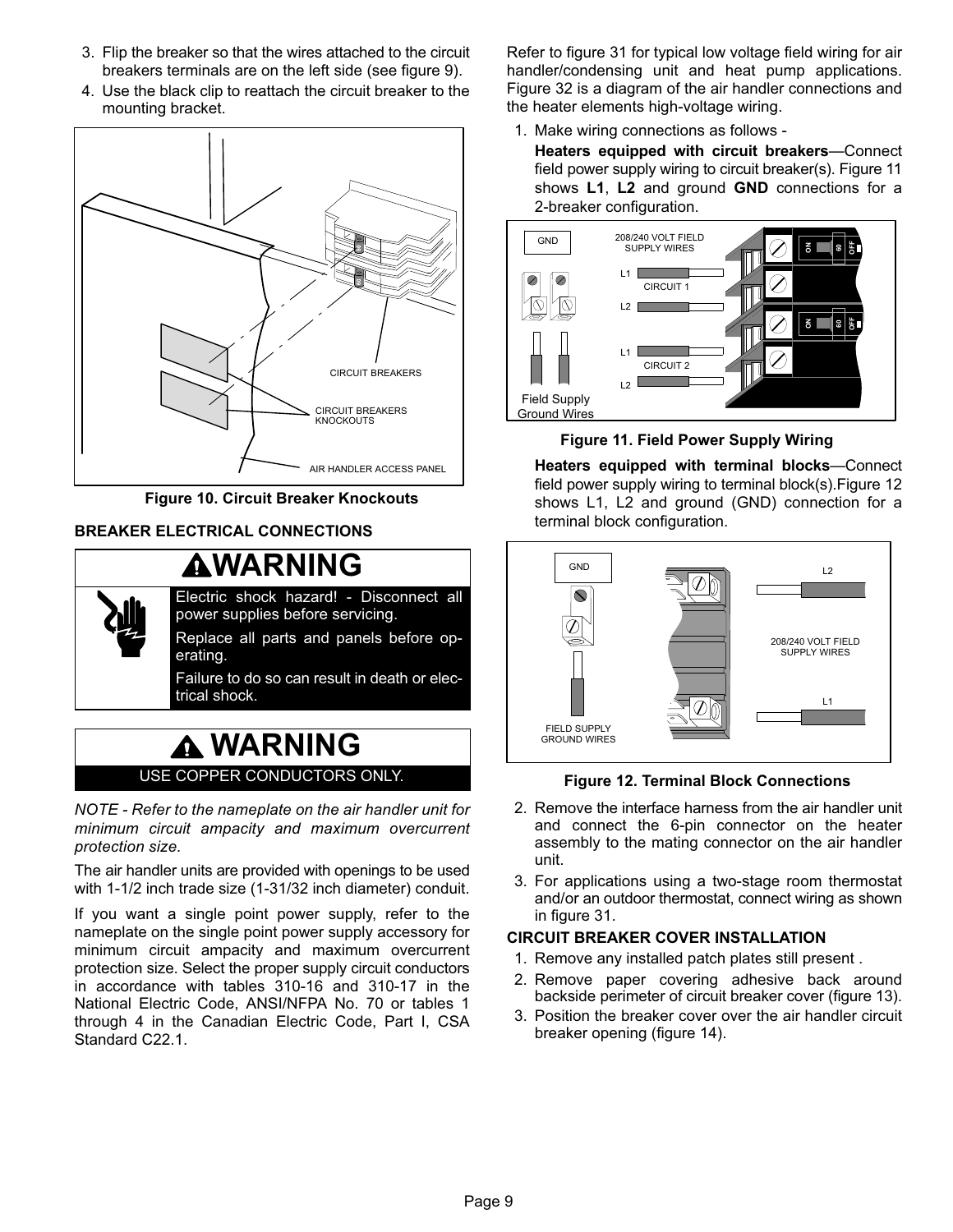<span id="page-9-0"></span>

**Figure 13. Remove Paper Cover**

# **IMPORTANT**

Confirm air tight seal between breaker cover and air handler access panel. Apply a thin silicone bead to the adhesive back seat to ensure air tight seal.

Failure to seal circuit breaker cover will allow warm moist air to be pulled into control panel which can create condensation to form on the circuit breaker and other electrical components within the control panel.



**Figure 14. Typical Circuit Breaker Cover Installation**

### **AIR HANDLER SPEED CONNECTIONS**

When using the electric heat sections with air handler units, you must adjust the air handler speed according to the size of electric heat and air handler unit. **Air handler speed tap for electric heat in upflow and horizontal position is medium**. **For downflow it is high speed.** See specific air handler installation instructions for air handler speed adjustment procedure and location.

- 1. Set the thermostat above room temperature.
- 2. Check the heat pump and the heat section for normal operation.
- 3. Set the thermostat to desired setting.
- 4. Affix the wiring diagram sticker to air handler scroll, aligned with circuit breaker unit wiring diagram sticker.

#### **Configuration Modification**

#### **UPFLOW APPLICATION**

- 1. The air handler must be supported on the bottom only and set on solid floor or field‐supplied support frame. Securely attach the air handler to the floor or support frame.
- 2. If installing a unit in an upflow application, remove the horizontal drain pan. **IMPORTANT - The horizontal drain pan is not required in upflow air discharge installations; its removal provides the best efficiency and air flow.**
- 3. Place the unit in the desired location and slope unit as previously mentioned. Connect return and supply air plenums as required using sheet metal screws.
- 4. Install units that have no return air plenum on a stand that is at least 14" from the floor. This will allow proper air return.





#### **HORIZONTAL APPLICATION**

### **IMPORTANT**

When removing the coil, there is possible danger of equipment damage and personal injury. Be careful when removing the coil assembly from a unit installed in rightor left-hand applications. The coil may tip into the drain pan once it is clear of the cabinet. Support the coil when removing it.



**Figure 16. Suspending Horizontal Unit**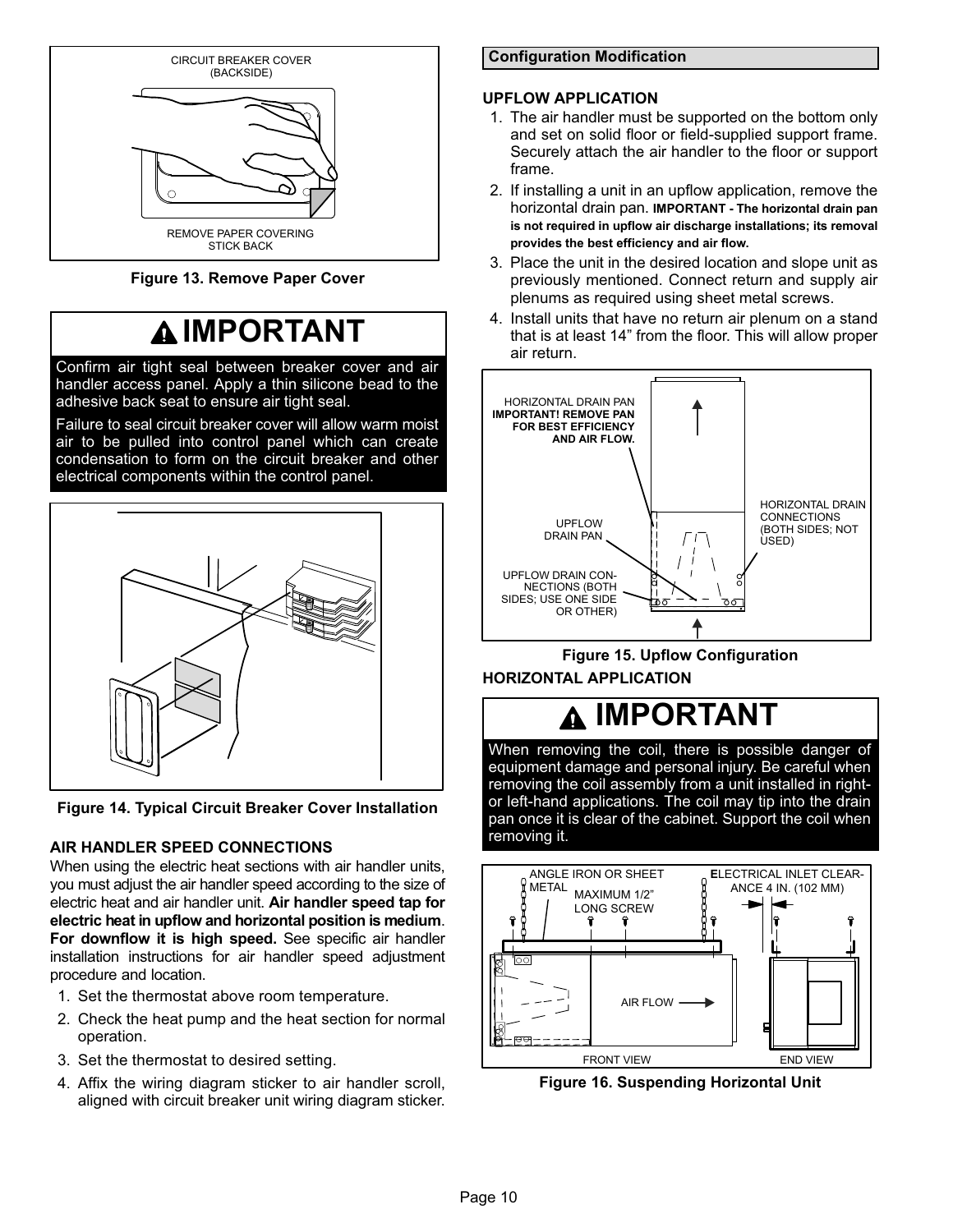*NOTE — When the unit is installed in horizontal applications, a secondary drain pan is recommended. Refer to local codes.*

*NOTE — This unit may be installed in left-hand or right-hand air discharge horizontal applications. Adequate support must be provided to ensure cabinet integrity. Ensure that there is adequate room to remove service and access panels if installing in the horizontal position.*

#### **LEFT-HAND DISCHARGE**

- 1. Determine knockouts required for drain line connections.
- 2. With access door removed, knock out drain line opening for installing drain lines.
- 3. Set unit so that it is sloped toward the drain pan end of the unit (see figure [24](#page-12-0)).
- 4. The horizontal configuration is shown in figure 17.



**Figure 17. Left‐Hand Discharge Configuration**

5. If the unit is suspended, the entire length of the cabinet must be supported. If you use a chain or strap, use a piece of angle iron or sheet metal attached to the unit (either above or below) to support the length of the cabinet. Use securing screws no longer than 1/2 inch to avoid damaging the coil or filter. See figure [16.](#page-9-0) Use sheet metal screws to connect the return and supply air plenums as required.

#### **RIGHT-HAND AIR DISCHARGE**

For horizontal right-hand air discharge, the following field modifications are required.



**Figure 18. Remove Main Drain Pan Mounting Bracket (-018 through -036)**

- 1. Remove and set aside blower and coil access covers.
- 2. Remove bracket(s) securing pan(s) to unit as illustrated in figures 18 and 19.



**Figure 19. Remove Horizontal and Main Drain Pan Mounting Brackets (-042 through -060)**

- 3. Remove coil assembly, bottom drain pan and horizontal drain pan as one assembly from the air handler.
- 4. Move the horizontal drain pan to the opposite side of the coil. Be sure drain holes toward the back of the unit are plugged. Remove the plugs from the front drain pan ports.
- 5. Re-install modified coil/drain pan assembly in air handler in the same orientation as before (figures 20 and [21](#page-11-0)).



**Figure 20. Install Main Drain Pan Mounting Bracket (-018 through -036)**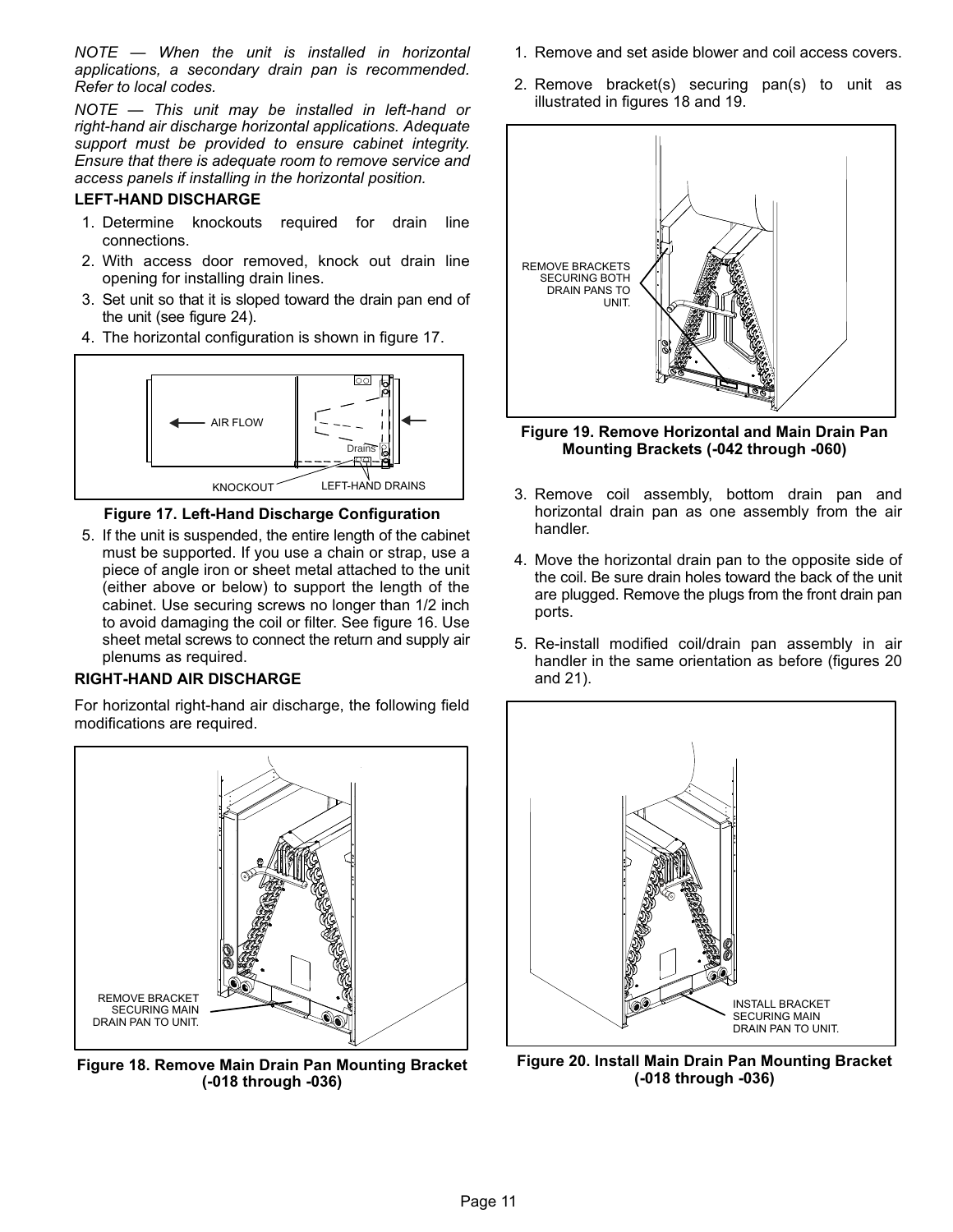# **IMPORTANT**

<span id="page-11-0"></span>On units of this type, where the blower "draws" rather than "blows" air through the coil, traps must be installed in the condensate drain lines (primary and auxiliary, if used). Traps prevent the blower from drawing air through the drain lines into the air supply.



**Figure 21. Install both Horizontal and Main Drain Pan Brackets (-042 through -060)**

6. Remove two screws securing the blow-off prevention bracket. Rotate the brackets 180º and reinstall using the same screws. See figure 22.



**Figure 22. Blow-Off Prevention Plate**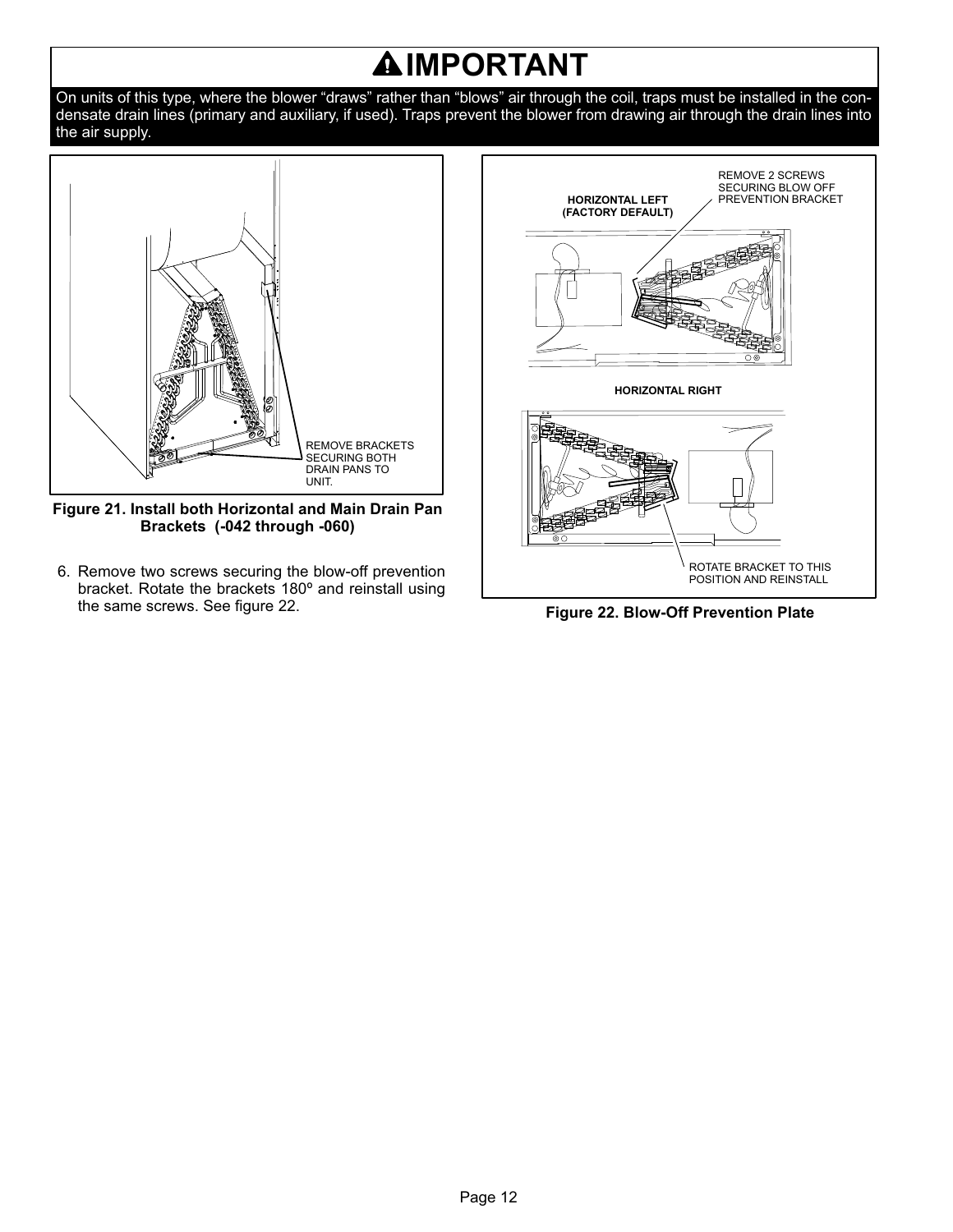#### <span id="page-12-0"></span>**CONDENSATE DRAIN**



#### **Figure 23. Typical Main and Overflow Drain**

#### **IMPORTANT** Δ

A field-fabricated secondary drain pan, with a drain pipe to the outside of the building, is required in all installations over a finished living space or in any area that may be damaged by overflow from the main drain pan. In some localities, local codes may require a secondary drain pan for any horizontal installation.

The air handler is provided with ¾" NPT condensate drain connections.

#### **SLOPING THE DRAIN**

Make sure the unit is sloped (similar to the slope shown in figure 24) (horizontal or upflow) so that the drain pan will empty completely without water standing in the pan.



**Figure 24. Sloping the Drain**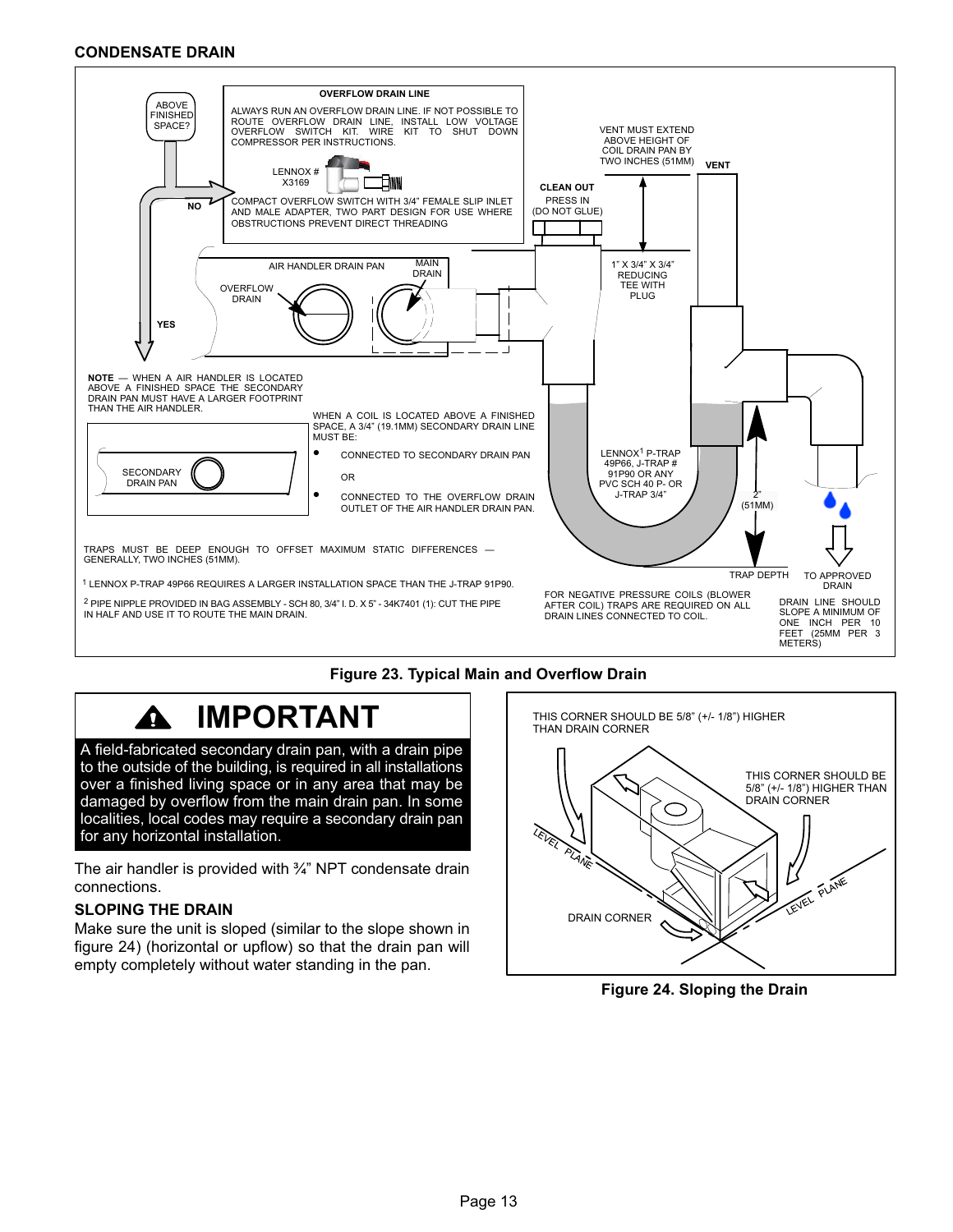#### **INSTALL CONDENSATE DRAIN**

- 1. Remove the appropriate drain knockouts. If necessary, remove the indoor coil assembly from the cabinet.
- 2. Connect primary drain line connection to the primary drain pan connection. The primary drain connection is flush with the bottom of the inside of the pan. Secondary connection is raised above the bottom of the inside of the pan.

*NOTE — When making drain fitting connections to the drain pan, hand tighten the fitting and use a thread sealant. Over-tightening the fittings can split connections on the drain pan.*

- 3. If the auxiliary drain line is to be used, remove the plug and route the drain line so that water draining from the outlet will be easily noticed by the homeowner. The auxiliary drain line does not require venting or a trap. Refer to local codes.
- 4. After removal of drain pan plugs, check the drain port to see if holes have been drilled. If not drilled, use a 19/32" bit to drill out the primary drain hole; use a 3/8" drill bit for the secondary drain hole. Remove all drill shavings.
- 5. Make sure drain ports and drain pan are free of all debris.
- 6. Plug and check any unused drain pan openings for tightness. Torque plugs to 30 in. lb. to prevent water leaks or seepage from the drain pan.
- 7. Install a 2" trap in the primary drain lines as close to the unit as practical (see figure [23\)](#page-12-0). Make sure the top of the trap is below the connection to the drain pan to allow complete drainage of the pan.

*NOTE — Horizontal runs must have an anti-siphon air vent (standpipe) installed ahead of the horizontal run (See figure [23](#page-12-0)). An extremely long horizontal run may require an oversized drain line to eliminate air trapping.*

*NOTE — Do not operate air handler without a drain trap. The condensate drain is on the negative pressure side of the blower; therefore, air being pulled through the condensate line will prevent positive drainage without a proper trap.*

8. Route the drain line to the outside or to an appropriate drain. Drain lines must be installed so they do not block service access to the front of the air handler. A 24" clearance is required for filter, coil, or blower removal and service access.

*NOTE — Check local codes before connecting the drain line to an existing drainage system.*

Insulate the drain lines where sweating could cause water damage.

#### **TEST CONDENSATE DRAIN**

Test the drain pan and drain line after installation:

- 1. Pour several quarts of water into drain pan, enough to fill drain trap and line.
- 2. Check to make sure the drain pan is draining completely, no leaks are found in drain line fittings, and water is draining from the end of the primary drain line.
- 3. Correct any leaks found.

#### **DUCT SYSTEM**

The air handler is provided with flanges for the connection of the plenum and ducts. The air handler is equipped with flanges that can form a filter rack for the installation of the air filter, or the filter may be installed as part of the return air duct system.

Supply and return duct system must be adequately sized to meet the system's air requirements and static pressure capabilities. The duct system should be insulated with a minimum of 1" thick insulation with a vapor barrier in conditioned areas or 2" minimum in unconditioned areas.

Supply plenum should be the same size as the flanged opening provided around the blower outlet and should extend at least 3 ft. from the air handler before turning or branching off plenum into duct runs. The plenum forms an extension of the blower housing and minimizes air expansion losses from the blower.

#### **INSTALLING DUCT SYSTEM**

Connect supply air duct to the flange on top of the air handler. If an isolation connector is used, it must be nonflammable.

A return air duct system is recommended. If the unit is installed in a confined space or closet, a return connection must be run, full size, to a location outside the closet.

#### **CONNECTING REFRIGERANT LINES**

Refrigerant lines must be connected by a qualified technician in accordance with established procedures.

# **IMPORTANT**

Refrigerant lines must be clean, dehydrated, refrigerant-grade copper lines. Air handler coils should be installed only with specified line sizes for approved system combinations.

Handle the refrigerant lines gently during the installation process. Sharp bends or possible kinking in the lines will cause a restriction.

Do not remove the caps from the lines or system connection points until connections are ready to be completed.

- 1. Route the suction and liquid lines from the fittings on the indoor coil to the fittings on the outdoor unit. Run the lines in as direct a path as possible avoiding unnecessary turns and bends.
- 2. Make sure that the suction line is insulated over the entire exposed length and that neither suction nor liquid lines are in direct contact with floors, walls, duct system, floor joists, or other piping.
- 3. Connect the suction and liquid lines to the evaporator coil.
- 4. To avoid damaging the rubber grommets in the cabinet while brazing, slide the rubber grommets over the refrigerant lines until they are away from the heat source.
- 5. Braze using an alloy of silver or copper and phosphorus with a melting point above 1,100°F (593°C).

*NOTE — Do not use soft solder.*

6. Reinstall the rubber grommets after brazing is finished.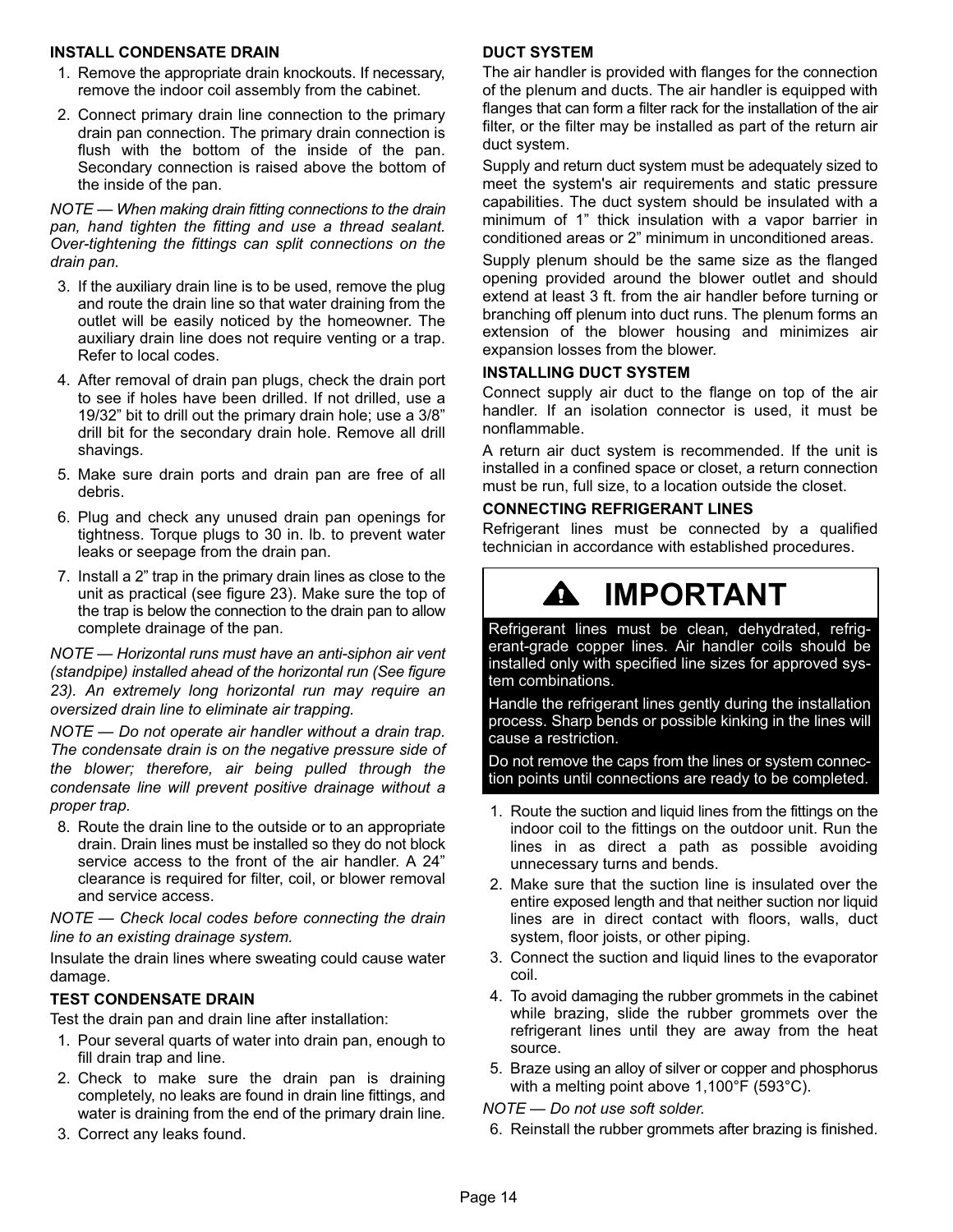7. Make sure outdoor unit has been put in place according to the Installation Instructions and is connected to the refrigerant lines.

#### **RELOCATING TXV BULB**

Relocation of the TXV bulb to the exterior of the unit cabinet is highly recommended. Use the following procedure to perform this task.

- 1. Remove unit access panel.
- 2. Locate factory installed TXV bulb.



**Figure 25. Factory Installed Location** 3. Relocate TXV bulb to external suction line.



**Figure 26. External Suction Line**

4. Mount and fasten TXV bulb on suction line as indicated below.



**Figure 27. Sloping the Drain**

5. Apply insulation over the suction line and TXV bulb and secure with tape or cable ties..



**Figure 28. Insulation**

*Note: Route copper away from sharp edges and make sure that copper refrigerant tubing does not touch other metal surfaces (end plates, brazed connections, etc.) where damage may be caused by vibration, or by movement of metal against metal.*

#### **SEALING THE UNIT**

Seal the unit so that warm air is not allowed into the cabinet. Warm air introduces moisture, which results in water blow-off problems. This is especially important when the unit is installed in an unconditioned area.

If installed in an unconditioned space, sealant should be applied around the electrical wires, refrigerant tubing, and condensate lines where they enter the cabinet.

# **WARNING**

There must be an airtight seal between the bottom of the air handler and the return air plenum. Use fiberglass sealing strips, caulking, or equivalent sealing method between the plenum and the air handler cabinet to ensure a tight seal. Return air must not be drawn from a room where this air handler or any gas-fueled appliance (i.e., water heater), or carbon monoxide-producing device (i.e., wood fireplace) is installed.

# **IMPORTANT**

When sealing the cabinet, be sure to seal closed any space around the holes where the drain lines exit the cabinet using duct tape and/or Permagum. Warm air must not be allowed to enter through any gaps or holes in the cabinet.

Make sure the liquid line and suction line entry points are sealed with either ARMAFLEX material or with Permagum. Permagum may also be used to seal around the main and auxiliary drains and around open areas of electrical inlets.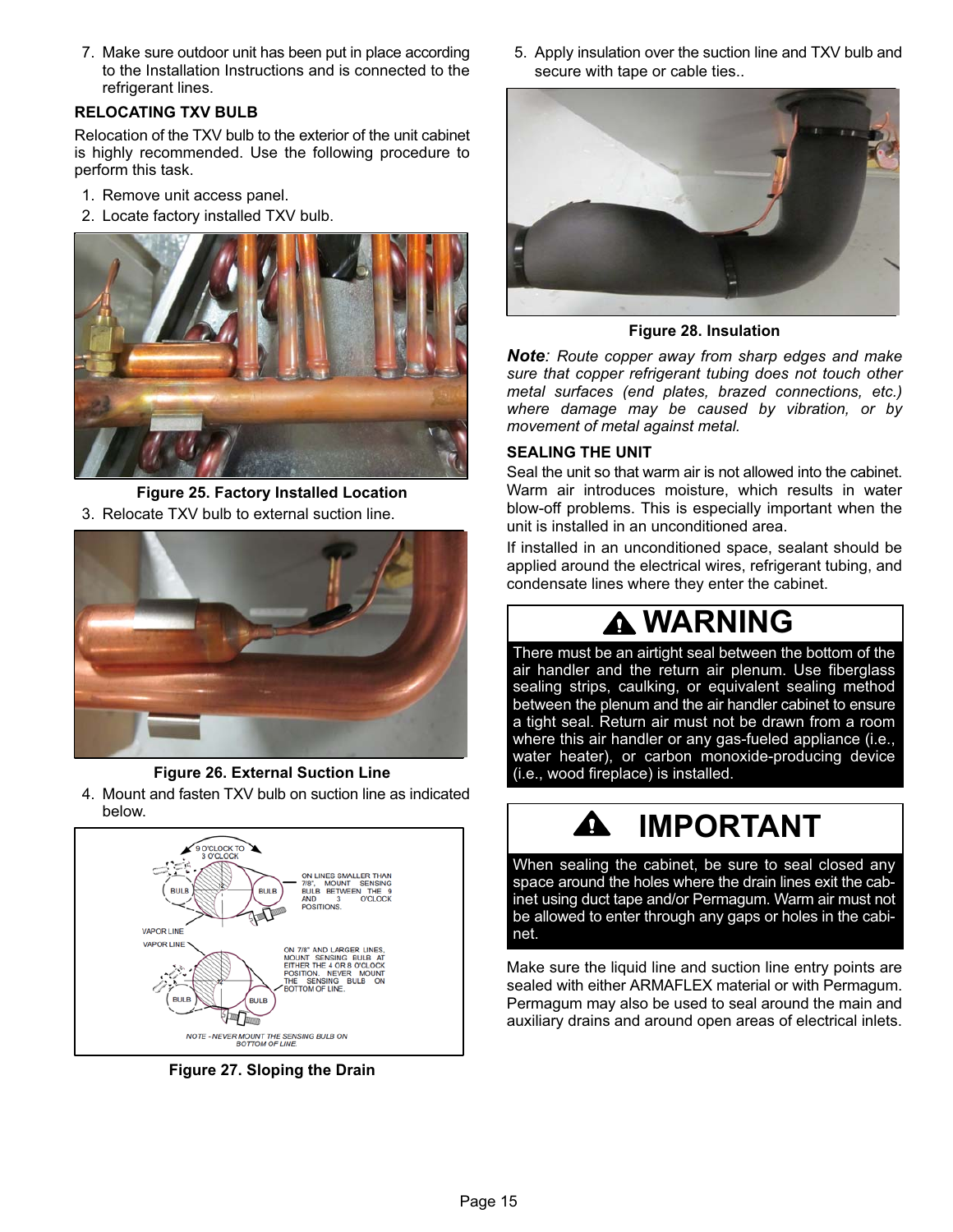### **AWARNING**

<span id="page-15-0"></span>

Electric shock hazard! - Disconnect all power supplies before servicing.

Replace all parts and panels before operating.

Failure to do so can result in death or electrical shock.

# **AWARNING**

#### Electric Shock Hazard.

Can cause injury or death.

Foil‐faced insulation has conductive characteristics similar to metal. Be sure there are no electrical connections within a  $\frac{1}{2}$ " of the insulation. If the foil-faced insulation comes in contact with electrical voltage, the foil could provide a path for current to pass through to the outer metal cabinet. While the current produced may not be enough to trip existing electrical safety devices (e.g. fuses or circuit breakers), the current can be enough to cause an electric shock hazard that could cause personal injury or death.

- - All field wiring must be done in accordance with National Electrical Code, applicable requirements of UL and local codes, where applicable.
- Electrical wiring, disconnect means and over-current protection are to be supplied by the installer. Refer to the air handler rating plate for maximum over-current protection, minimum circuit ampacity, as well as operating voltage.
- The power supply must be sized and protected according to the specifications supplied on the product.
- This air handler is factory-configured for 240 volt, single phase, 60 cycles. For 208-volt applications, see "208 Volt Conversion" later in this section.
- For optional field‐installed electric heat applications, refer to the instructions provided with the accessory for proper installation.

**WARNING** USE COPPER CONDUCTORS ONLY

- 1. Disconnect all power supplies.
- 2. Remove the air handler access panel.
- 3. Route the field supply wires to the air handler electrical connection box.
- 4. Use UL-listed wire nuts to connect the field supply conductors to the unit black and yellow leads, and the ground wire to ground terminal marked **GND**.
- 5. Replace the air handler access panel.



### **Figure 29. Making Electrical Connections**

#### **208 VOLT CONVERSION**

- 1. Disconnect all power supplies.
- 2. Remove the air handler access panel.
- 3. Using the wiring diagram located on the unit access panel as a reference, move the 2 connected black transformer leads from the 240 volt terminal on the transformer to the 208 volt terminal on the transformer.

### **WARNING**



Electrically ground air handler. Connect ground wire to ground terminal marked "GND".

Failure to do so can result in death or electrical shock.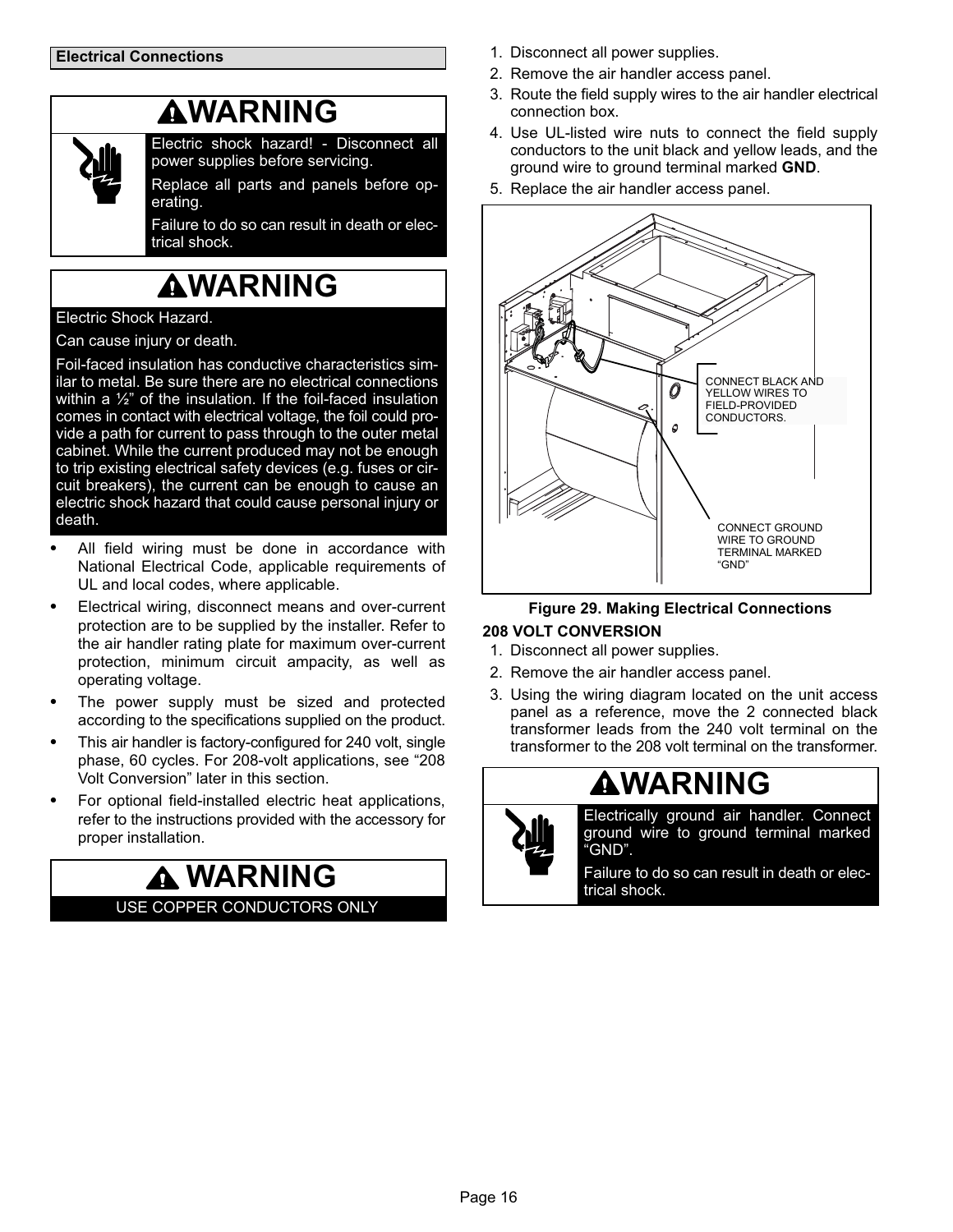#### <span id="page-16-0"></span>**Wiring Diagrams**



**Figure 30. Low Voltage Connections (3-Speed PSC Motor) - Field Wiring**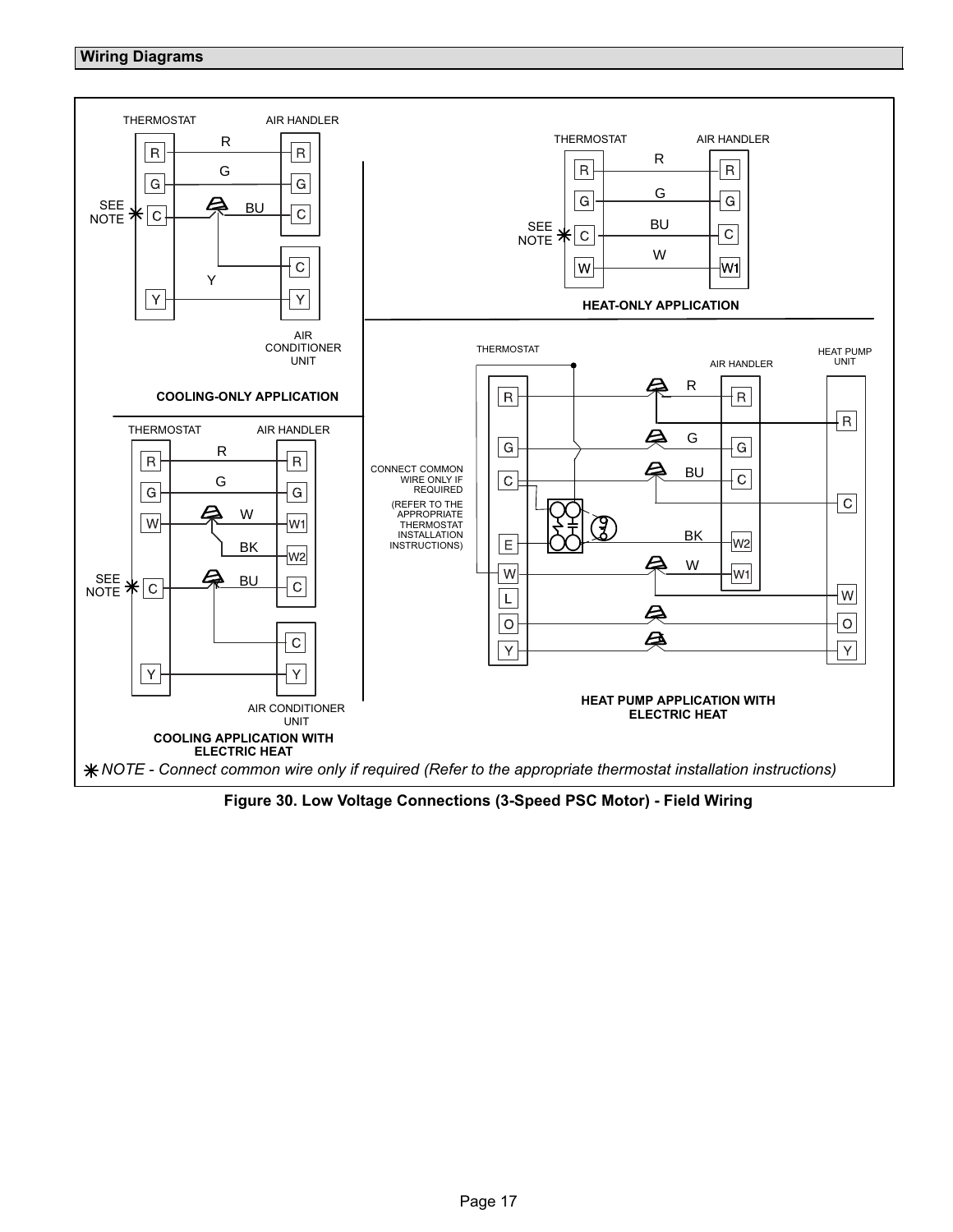<span id="page-17-0"></span>

**Figure 31. Low Voltage Field Wiring Electric Heat**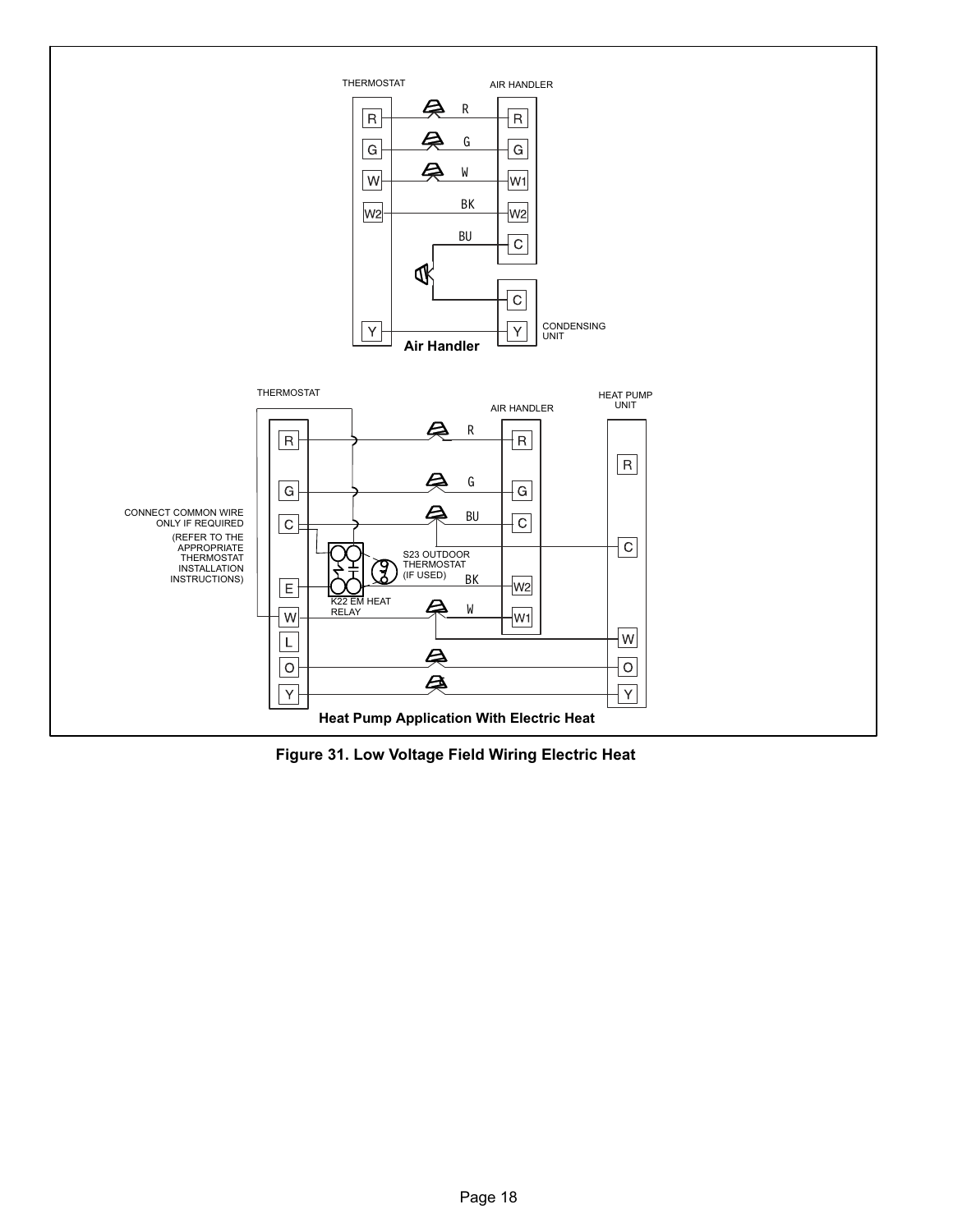<span id="page-18-0"></span>

**Figure 32. Unit Wiring Diagram - Electric Heat and Air Handler**

#### **Start-Up Operation**

*NOTE - Refer to outdoor unit installation instructions for system start-up instructions and refrigerant charging instructions.*

### **PRE‐START‐UP CHECKS** -

- Is the air handler properly and securely installed? -
- If horizontally configured, is the unit sloped up to 5/8 inch toward drain lines?
- Will the unit be accessible for servicing? -
- Has an auxiliary pan been provided under the unit with separate drain for units installed above a finished ceiling or in any installation where condensate overflow could cause damage?
- Have ALL unused drain pan ports been properly plugged?
- Has the condensate line been properly sized, run, trapped, pitched, and tested?
- Is the duct system correctly sized, run, sealed, and insulated?
- Have all cabinet openings and wiring been sealed?
- $\bullet$  Is the indoor coil factory‐installed TXV properly sized for the outdoor unit being used?
- Have all unused parts and packaging been disposed of?
- Is the filter clean, in place, and of adequate size?
- $\bullet$  Is the wiring neat, correct, and in accordance with the wiring diagram?
- Is the unit properly grounded and protected (fused)? -
- Is the thermostat correctly wired and in a good location?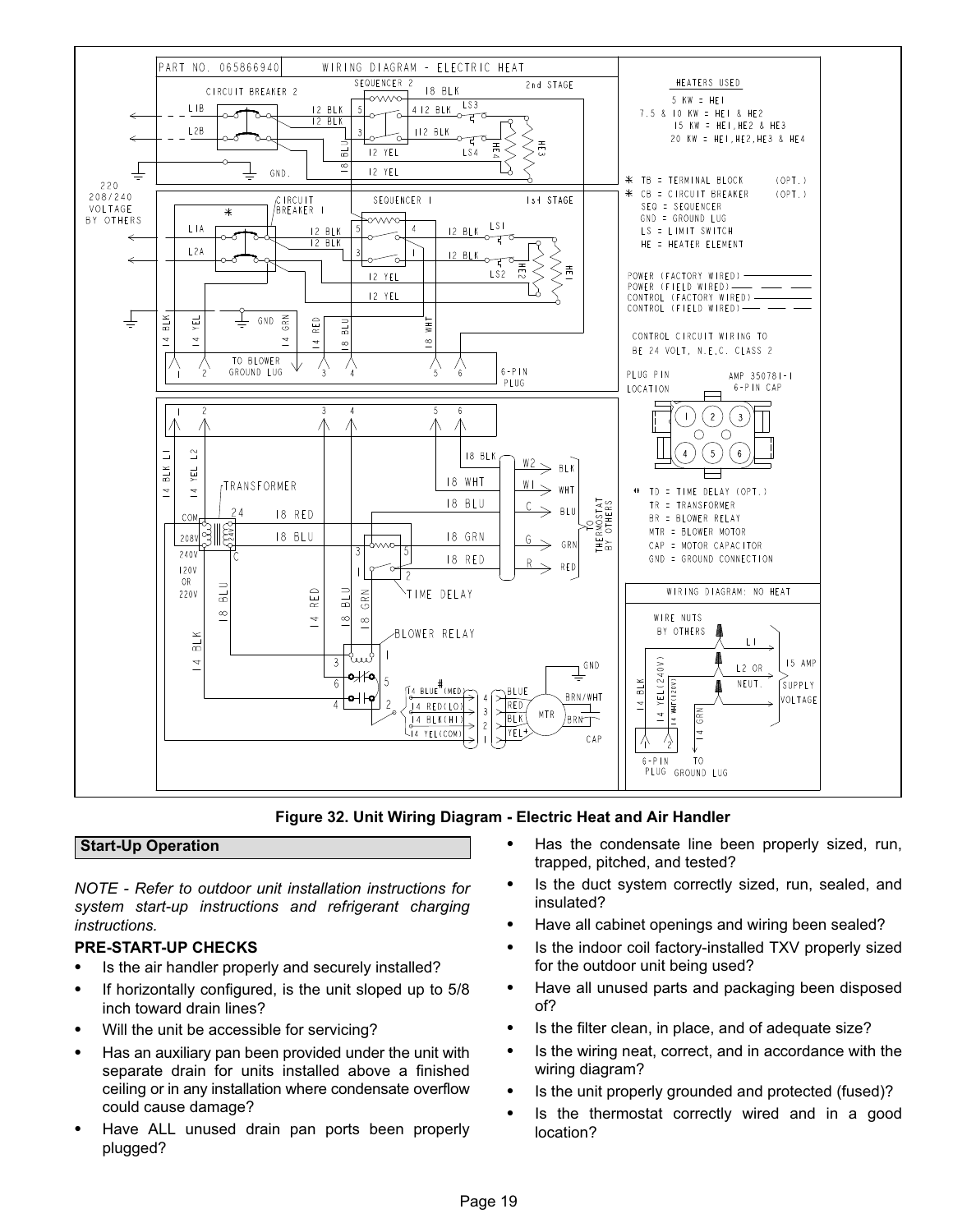<span id="page-19-0"></span>Are all access panels in place and secure?

### **CHECK BLOWER OPERATION** -

- Set thermostat to FAN ON. -
- The indoor blower should come on.

### **CHECK COOLING OPERATION** -

- Set thermostat to force a call for cooling (approximately 5ºF lower than the indoor ambient temperature).
- The outdoor and indoor units should come on immediately.
- Check the airflow from a register to confirm that the system is moving cooled air.
- Set the thermostat 5ºF higher than the indoor temperature. The indoor blower and outdoor unit should cycle off. Air handler should cycle off 45 seconds after the outdoor unit shuts off.

### **CHECK ELECTRIC HEATER (IF USED)** -

- Set thermostat to call for auxiliary heat (approximately 5°F above ambient temperature). The indoor blower and auxiliary heat should come on together. Allow a minimum of 3 minutes for all sequencers to cycle on.
- Set the thermostat so that it does not call for heat. Allow up to 5 minutes for all sequencers to cycle off.

#### **Sequence of Operation**

#### **COOLING (COOLING ONLY OR HEAT PUMP)**

When the thermostat calls for cooling, 24 volts is put on the blower time-delay relay coil and then the indoor blower relay energizes. The normally open contacts close, causing the indoor blower motor to operate. The circuit between **R** and **Y** is completed, closing the circuit to the contactor in the outdoor unit, starting the compressor and outdoor fan motor.

On heat pumps, circuit **R** and **O** energizes the reversing valve, switching the valve to the cooling position. (The reversing valve remains energized as long as the thermostat selector switch is in the **COOL** position.)

At the completion of the cooling demand the indoor blower and outdoor unit should cycle off. Air handler should cycle off 45 seconds after the outdoor unit shuts off.

#### **HEATING (ELECTRIC HEAT ONLY)**

When the thermostat calls for heat, the circuit between R and W is completed, and the heat sequencer is energized. A time delay follows before the heating elements and the indoor blower motor come on. Units with a second heat sequencer can be connected with the first sequencer to W on the thermostat subbase, or they may also be connected to a second stage on the subbase.

#### **HEATING (HEAT PUMP)**

When the thermostat calls for heating, 24 volts is put on the blower time-delay relay coil. Then normally open contacts close, causing the indoor blower motor to operate. The circuit between **R** and **Y** is completed, closing the circuit to the contactor in the outdoor unit, starting the compressor and outdoor fan motor.

If the room temperature should continue to fall, the circuit between **R** and **W1** is completed by the second‐stage heat room thermostat. Circuit **R-W1** energizes a heat sequencer. The completed circuit will energize supplemental electric heat (if applicable). Units with a second heat sequencer can be connected with the first sequencer to **W1** on the thermostat. They may also be connected to a second heating stage **W2** on the thermostat subbase.

#### **EMERGENCY HEAT (HEATING HEAT PUMP)**

If the selector switch on the thermostat is set to the emergency heat position, the heat pump will be locked out of the heating circuit, and all heating will be electric heat (if applicable). A jumper should be placed between **W2** and **E** on the thermostat subbase so that the electric heat control will transfer to the first-stage heat on the thermostat. This will allow the indoor blower to cycle on and off with the electric heat when the fan switch is in the AUTO position.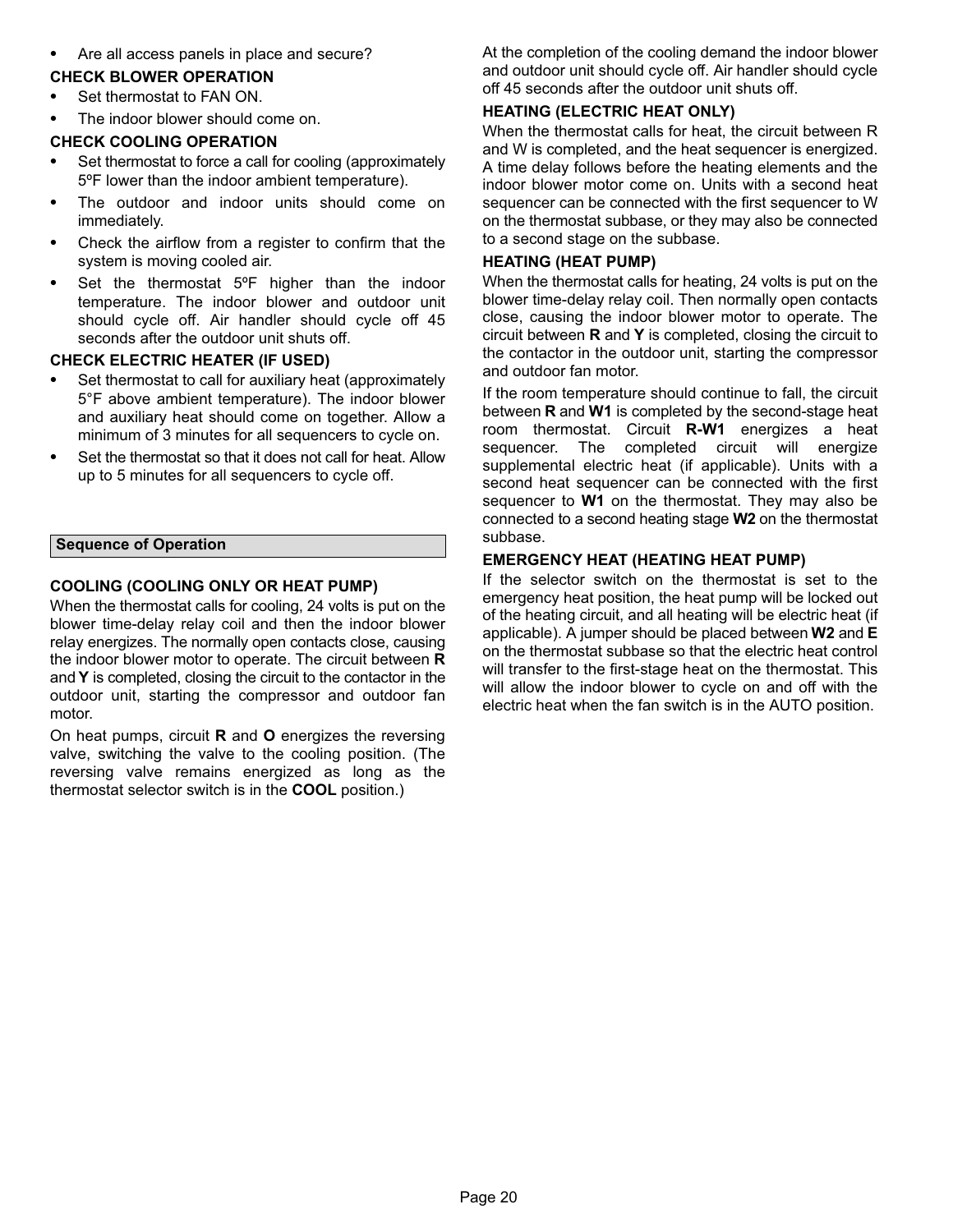<span id="page-20-0"></span>

| Installing Contractor's Name_______________________________<br>Installing Contractor's Phone__________________________ |                                                                                                                                                                                                                                                                                                                                                                                                |
|------------------------------------------------------------------------------------------------------------------------|------------------------------------------------------------------------------------------------------------------------------------------------------------------------------------------------------------------------------------------------------------------------------------------------------------------------------------------------------------------------------------------------|
| ⑧<br>Temperature<br>$\left( 1 \right)$<br>Duct<br>5<br>System<br><b>Duct Static</b><br><b>RETURN</b><br><b>AIR</b>     | Thermostat<br>9<br>Line Voltage<br><b>SUPPLY</b><br>Disconnect<br><b>AIR</b><br>Switch<br>③<br>$\mathcal{D}$<br>2 Integrated Control<br>6) Blower Motor Amps<br><b>Electric Heat Amps</b><br>$\big \mathop{\odot}\limits_{\mathop{\sim}}$<br>Filter<br>Drain Line<br>$\left( 4 \right)$                                                                                                        |
| <b>DUCT SYSTEM</b><br>(1)<br>SUPPLY AIR DUCT                                                                           | (5)<br>TOTAL EXTERNAL STATIC (dry coil)<br>dry coil wet coil                                                                                                                                                                                                                                                                                                                                   |
| Sealed                                                                                                                 |                                                                                                                                                                                                                                                                                                                                                                                                |
| Insulated (if necessary)<br>Registers Open and Unobstructed                                                            | Total External Static = $\frac{1}{\sqrt{1-\frac{1}{2}}\sqrt{1-\frac{1}{2}}\sqrt{1-\frac{1}{2}}\sqrt{1-\frac{1}{2}}\sqrt{1-\frac{1}{2}}\sqrt{1-\frac{1}{2}}\sqrt{1-\frac{1}{2}}\sqrt{1-\frac{1}{2}}\sqrt{1-\frac{1}{2}}\sqrt{1-\frac{1}{2}}\sqrt{1-\frac{1}{2}}\sqrt{1-\frac{1}{2}}\sqrt{1-\frac{1}{2}}\sqrt{1-\frac{1}{2}}\sqrt{1-\frac{1}{2}}\sqrt{1-\frac{1}{2}}\sqrt{1-\frac{1}{2}}\sqrt{1$ |
| RETURN AIR DUCT                                                                                                        | (6)<br>ELECTRIC HEAT AMPS___________                                                                                                                                                                                                                                                                                                                                                           |
| Sealed                                                                                                                 | (7)<br>INDOOR BLOWER AMPS                                                                                                                                                                                                                                                                                                                                                                      |
| Filter Installed and Clean                                                                                             | INDOOR BLOWER CFM                                                                                                                                                                                                                                                                                                                                                                              |
| Registers Open and Unobstructed                                                                                        | TEMPERATURE DROP (Cooling Mode)<br>(8)                                                                                                                                                                                                                                                                                                                                                         |
| <b>INTEGRATED CONTROL</b>                                                                                              | Return Duct Temperature __________                                                                                                                                                                                                                                                                                                                                                             |
| Jumpers Configured Correctly (if applicable)                                                                           | Supply Duct Temperature - ____________                                                                                                                                                                                                                                                                                                                                                         |
| Appropriate Links in Place (if applicable)                                                                             | (8)<br>TEMPERATURE RISE (Heating Mode)                                                                                                                                                                                                                                                                                                                                                         |
| $\left(3\right)$<br><b>VOLTAGE CHECK</b>                                                                               | Return Duct Temperature _________                                                                                                                                                                                                                                                                                                                                                              |
| Supply Voltage ___________<br>Low Voltage _______________                                                              | Supply Duct Temperature - __________                                                                                                                                                                                                                                                                                                                                                           |
| <b>Electrial Connections Tight</b>                                                                                     | Temperature Rise = $\frac{1}{2}$                                                                                                                                                                                                                                                                                                                                                               |
| DRAIN LINE<br>$\left( 4\right)$                                                                                        | $\left( 9\right)$<br><b>THERMOSTAT</b>                                                                                                                                                                                                                                                                                                                                                         |
| Leak Free                                                                                                              | Adjusted and Programmed                                                                                                                                                                                                                                                                                                                                                                        |
|                                                                                                                        | Operation Explained to Owner                                                                                                                                                                                                                                                                                                                                                                   |
| Explained Operation of System to Homeowner                                                                             |                                                                                                                                                                                                                                                                                                                                                                                                |
| Technician's Name: \\connect{\state\}}                                                                                 | Date Start-Up & Performance Check Completed                                                                                                                                                                                                                                                                                                                                                    |

**Figure 33. Start-Up and Performance Checklist (Upflow Configuration)**